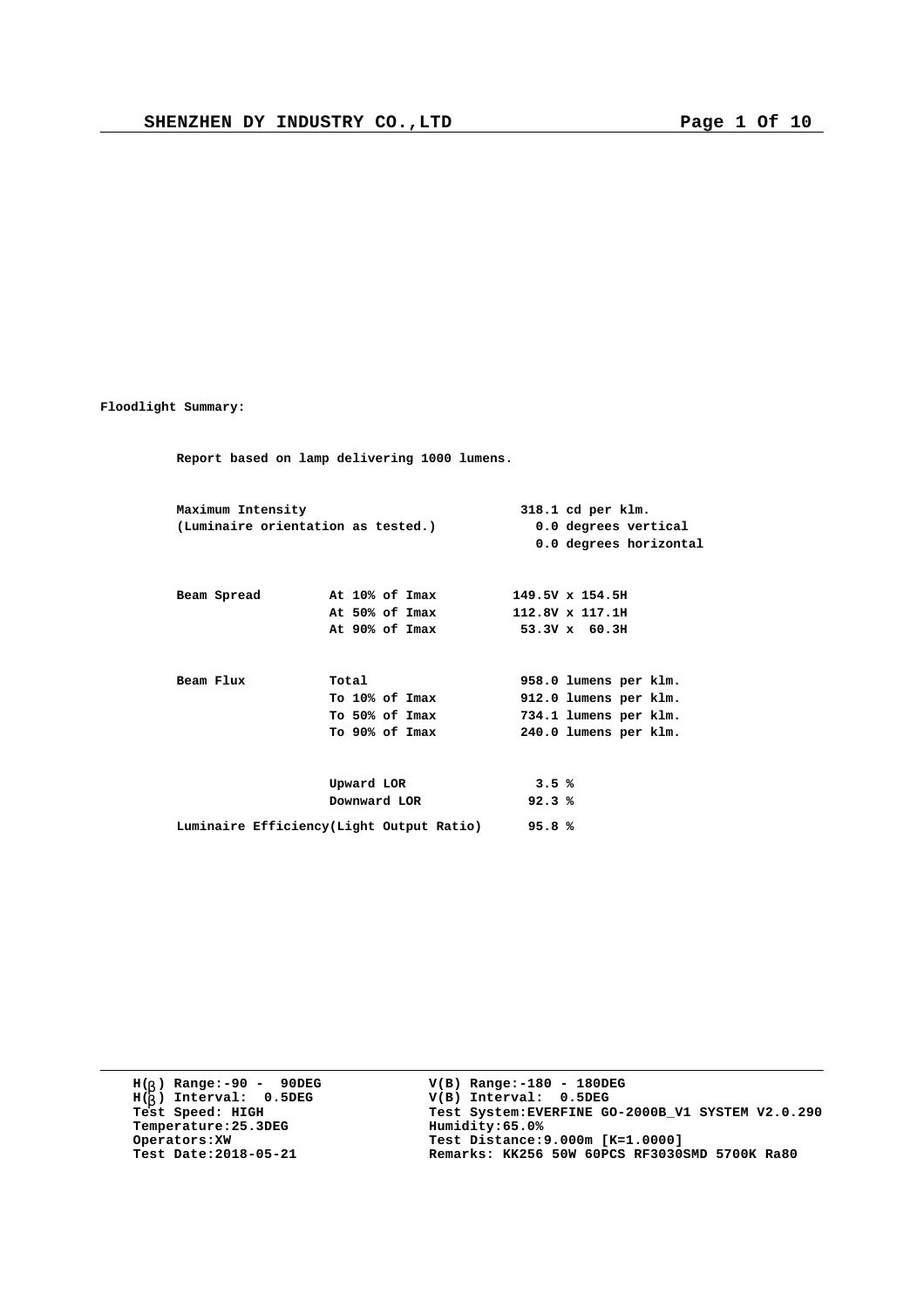| <b>LUMINAIRE PHOTOMETRIC TEST REPORT</b> |  |  |  |
|------------------------------------------|--|--|--|
|------------------------------------------|--|--|--|

| Test: U: 230.5V I: 0.2005A P: 43.21W PF: 0.9352 Lamp Flux: 5000x1 lm |                       |                        |  |  |  |  |  |  |  |  |
|----------------------------------------------------------------------|-----------------------|------------------------|--|--|--|--|--|--|--|--|
| NAME: KK256-50W                                                      | <b>TYPE: KINGKONG</b> | <b>WEIGHT:</b>         |  |  |  |  |  |  |  |  |
| SPEC.:50W                                                            | DIM.:                 | SERIAL No.:20180521001 |  |  |  |  |  |  |  |  |
| MFR.: AXLUX                                                          | SUR.:                 | PROTECTION ANGLE:      |  |  |  |  |  |  |  |  |



| DATA OF LAMP              |       |                            | Eff:110.851m/W |
|---------------------------|-------|----------------------------|----------------|
| 50W RF3030 5700K<br>MODEL |       | $\texttt{Imax}(\text{cd})$ | 1590           |
| NOMINAL POWER(W)          | 50    | AVAILABILITY(%)            | 91.1           |
| RATED VOLTAGE(V)          | 230.0 | Avai. FLUX(1m)             | 4556           |
| NOMINAL FLUX(1m)          | 5000  | LOR(8)                     | 95.8           |
| <b>LAMPS INSIDE</b>       | 1     | TOTAL FLUX(1m)             | 4790           |
| TEST VOLTAGE(V)           | 230   | $@50*(H,V)$<br>q           | 117,113DEG     |

| 90                   |                                                                                                                                 |                |                          |             |     |     |                                                                                                                                  |     | AREA FLUX DIAGRAM |     |      |      |                                           |      |     |                                                                                                                                                                                                                    | UNIT: 1m          |                             | F t       | F a       |
|----------------------|---------------------------------------------------------------------------------------------------------------------------------|----------------|--------------------------|-------------|-----|-----|----------------------------------------------------------------------------------------------------------------------------------|-----|-------------------|-----|------|------|-------------------------------------------|------|-----|--------------------------------------------------------------------------------------------------------------------------------------------------------------------------------------------------------------------|-------------------|-----------------------------|-----------|-----------|
| 80                   |                                                                                                                                 |                |                          |             |     |     |                                                                                                                                  |     |                   |     |      |      |                                           |      |     | $0.03 0.08 0.14 0.19 0.23 0.27 0.30 0.32 0.33 0.34 0.33 0.31 0.28 0.24 0.20 0.18 0.15 0.06$                                                                                                                        |                   |                             |           | 3.97 0.00 |
| 70                   |                                                                                                                                 |                |                          |             |     |     |                                                                                                                                  |     |                   |     |      |      |                                           |      |     | $0.03 0.08 0.15 0.31 0.63 0.74 0.76 0.91 0.80 0.72 0.70 0.54 0.52 0.42 0.23 0.20 0.15 0.06 7.96 0.00$                                                                                                              |                   |                             |           |           |
| 60                   | 0.03                                                                                                                            |                |                          |             |     |     |                                                                                                                                  |     |                   |     |      |      |                                           |      |     | $\mid$ 0.11 $\mid$ 0.59 $\mid$ 2.10 $\mid$ 3.85 $\mid$ 5.86 $\mid$ 7.86 $\mid$ 9.25 $\mid$ 9.60 $\mid$ 9.37 $\mid$ 8.56 $\mid$ 6.77 $\mid$ 4.72 $\mid$ 2.96 $\mid$ 1.42 $\mid$ 0.50 $\mid$ 0.19 $\mid$ 0.06 $\mid$ |                   |                             | 73.8 61.7 |           |
| 50                   |                                                                                                                                 |                |                          |             |     |     | $0.03 0.26 1.94 5.04 8.86 13.0 16.4 18.9 20.1 19.9 18.4 $                                                                        |     |                   |     |      |      |                                           |      |     | 15.5 11.9 7.73 4.23 1.65 0.35 0.07                                                                                                                                                                                 |                   |                             | 164       | 162       |
| 40                   |                                                                                                                                 |                |                          |             |     |     |                                                                                                                                  |     |                   |     |      |      |                                           |      |     | $0.03 0.60 3.42 7.87 13.6 19.4 23.8 27.0 28.5 28.2 26.3 22.7 18.1 12.3 7.04 3.15 0.67 0.07$                                                                                                                        |                   |                             | 243       | 241       |
| 30                   | 0.031                                                                                                                           |                |                          |             |     |     | $\vert 1.02 \vert 4.73 \vert 10.5 \vert 18.2 \vert 25.1 \vert 30.4 \vert 34.4 \vert 36.1 \vert 35.8 \vert 33.5 \vert 29.2 \vert$ |     |                   |     |      |      | 23.6                                      | 16.7 |     | 9.81 4.52 1.09 0.08                                                                                                                                                                                                |                   |                             | 315       | 314       |
|                      |                                                                                                                                 |                |                          |             |     |     | $0.04 1.39 5.83 12.9 21.6 29.2 35.4 39.7 41.7 41.4 38.9 $                                                                        |     |                   |     |      |      |                                           |      |     | $34.2$  27.9 20.5 12.4 5.72 1.49 0.09                                                                                                                                                                              |                   |                             | 370       | 370       |
| <b>VERTICAL (DEG</b> |                                                                                                                                 |                |                          |             |     |     | $0.05 1.68 6.66 14.6 23.9 31.8 38.5 43.1 45.1 44.8 42.2 $                                                                        |     |                   |     |      |      |                                           |      |     | $37.4$ 31.0 23.3 14.5 6.69 1.81 0.11                                                                                                                                                                               |                   |                             | 407       | 406       |
|                      |                                                                                                                                 | 0.06 1.85 7.17 |                          | $15.7$ 25.1 |     |     | 33.3 40.3 45.1 47.2 46.7                                                                                                         |     |                   |     | 44.5 | 39.9 | 33.1                                      |      |     | $25.0$ 15.9 7.35 2.03 0.12                                                                                                                                                                                         |                   |                             | 431       | 430       |
|                      |                                                                                                                                 |                | 0.07 1.93 7.42 16.1 25.7 |             |     |     |                                                                                                                                  |     |                   |     |      |      | $33.9 40.9 45.6 47.7 47.9 45.8 41.0 34.0$ | 25.7 |     | $16.4$ 7.63 2.11 0.12                                                                                                                                                                                              |                   |                             | 440       | 439       |
|                      |                                                                                                                                 |                |                          |             |     |     |                                                                                                                                  |     |                   |     |      |      |                                           |      |     | $0.07 1.91 7.41 16.0 25.5 33.7 40.5 45.2 47.4 47.5 45.3 40.5 33.5 25.3 16.1 7.48 2.04 0.12$                                                                                                                        |                   |                             | 436       | 435       |
| $-30$                | 0.07                                                                                                                            |                |                          |             |     |     | $1.76$   7.02   15.2   24.5   32.6   39.2   43.8   46.0   46.0   43.7                                                            |     |                   |     |      | 38.9 | 32.1                                      |      |     | $24.1$  15.1 6.96 1.85 0.11                                                                                                                                                                                        |                   |                             | 419       | 418       |
| $-40$                |                                                                                                                                 |                | 0.06 1.51 6.25 13.8 22.7 |             |     |     | 30.3 36.7 41.2 43.3 43.3 41.0                                                                                                    |     |                   |     |      | 36.3 | 29.8                                      |      |     | 22.1 13.4 6.09 1.56 0.10                                                                                                                                                                                           |                   |                             | 389       | 389       |
| -50                  |                                                                                                                                 |                |                          |             |     |     |                                                                                                                                  |     |                   |     |      |      |                                           |      |     | $0.06 1.18 5.16 11.7 19.5 26.5 32.5 36.7 38.7 38.7 36.4 32.0 25.8 18.7 11.1 4.93 1.19 0.09$                                                                                                                        |                   |                             | 341       | 340       |
| -60                  |                                                                                                                                 |                | 0.05 0.82 3.88 8.96 15.0 |             |     |     | 20.9 26.0 29.6 31.4 31.2 29.2                                                                                                    |     |                   |     |      | 25.4 | 20.2                                      | 14.1 |     | $8.24$ $3.57$ $0.79$ $0.08$                                                                                                                                                                                        |                   |                             | 269       | 268       |
| $-70$                |                                                                                                                                 |                | 0.04 0.49 2.51           |             |     |     |                                                                                                                                  |     |                   |     |      |      |                                           |      |     | $(6.06 10.2 14.5 18.4 21.1 22.6 22.4 20.7 17.7 13.7 9.35 5.31 2.14 0.46 0.07$                                                                                                                                      |                   |                             | 188       | 185       |
| $-80$                |                                                                                                                                 |                |                          |             |     |     |                                                                                                                                  |     |                   |     |      |      |                                           |      |     | $0.04 0.25 1.15 3.03 5.30 7.88 10.2 11.8 12.6 12.4 11.3 9.51 7.10 4.53 2.37 0.89 0.26 0.07$                                                                                                                        |                   |                             | 101       | 94.5      |
| $-90$                | 0.04                                                                                                                            |                |                          |             |     |     |                                                                                                                                  |     |                   |     |      |      |                                           |      |     | $[0.16] 0.39] 0.72] 1.08] 1.49] 1.86] 2.10] 2.16] 2.11] 1.97] 1.69] 1.29] 0.90] 0.59] 0.37] 0.22] 0.07] 19.2] 2.85$                                                                                                |                   |                             |           |           |
|                      | $-50$<br>$-40$<br>$-30$<br>-20 HORIZONTAL(DEG)<br>30<br>40<br>50<br>60<br>80<br>90<br>-80<br>$-70$<br>$-60$<br>-20<br>70<br>-90 |                |                          |             |     |     |                                                                                                                                  |     |                   |     |      |      |                                           |      |     |                                                                                                                                                                                                                    |                   |                             |           |           |
| Ft                   | 0.83 17.1 71.8                                                                                                                  |                |                          | 161         | 265 | 360 | 440                                                                                                                              | 496 | 521               | 519 | 489  | 430  | 349                                       | 254  | 154 |                                                                                                                                                                                                                    |                   | $70.0$   18.4   1.56   4617 |           |           |
| Fa                   | $0.00$  11.9 68.2                                                                                                               |                |                          | 158         | 262 | 357 | 437                                                                                                                              | 493 | 518               | 515 | 485  | 426  | 345                                       | 250  | 151 |                                                                                                                                                                                                                    | $66.0$  12.8 0.00 |                             |           | 4556      |

**one-half-peak spread: U:58.2,D:55.2 , L:49.5,R:50.5 NEMA Beam Type: Type 7**

**H( ) Range:-90 - 90DEG** H(<sub>b</sub>) Range:-90 - 90DE<br>H(<sub>b</sub>) Interval: 0.5DEG **b Temperature:25.3DEG**<br>**Operators:XW**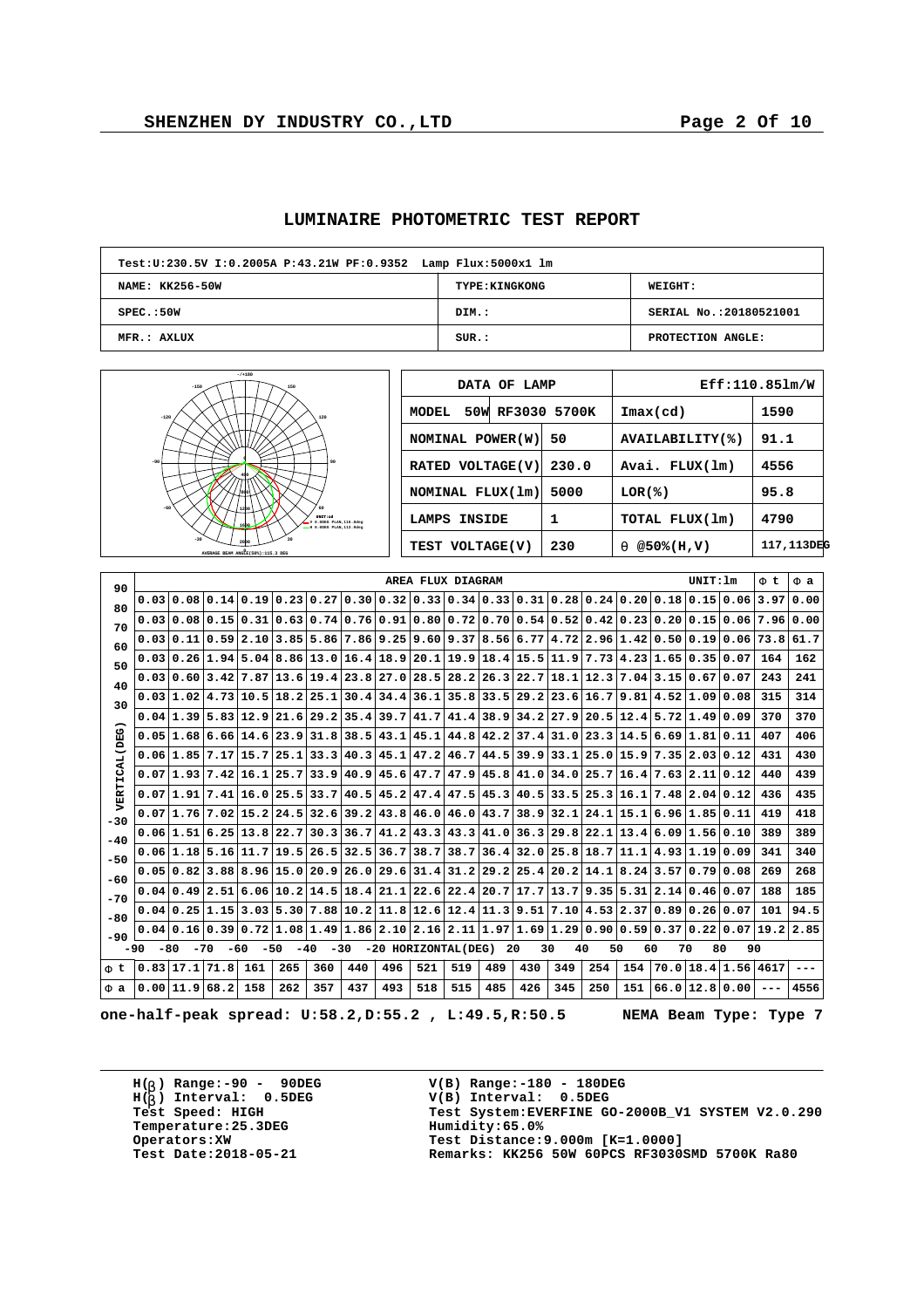| Test: U: 230.5V I: 0.2005A P: 43.21W PF: 0.9352 Lamp Flux: 5000x1 lm |                       |                         |  |  |  |  |  |  |  |  |
|----------------------------------------------------------------------|-----------------------|-------------------------|--|--|--|--|--|--|--|--|
| NAME: KK256-50W                                                      | <b>TYPE: KINGKONG</b> | <b>WEIGHT:</b>          |  |  |  |  |  |  |  |  |
| SPEC. : 50W                                                          | DIM.:                 | SERIAL No.: 20180521001 |  |  |  |  |  |  |  |  |
| MFR.: AXLUX                                                          | SUR.:                 | PROTECTION ANGLE:       |  |  |  |  |  |  |  |  |

## **ISOCANDELA DIAGRAM**



**H( ) Range:-90 - 90DEG** H(<sub>b</sub>) Range:-90 - 90DE<br>H(<sub>b</sub>) Interval: 0.5DEG **b Temperature:25.3DEG Humidity:65.0%**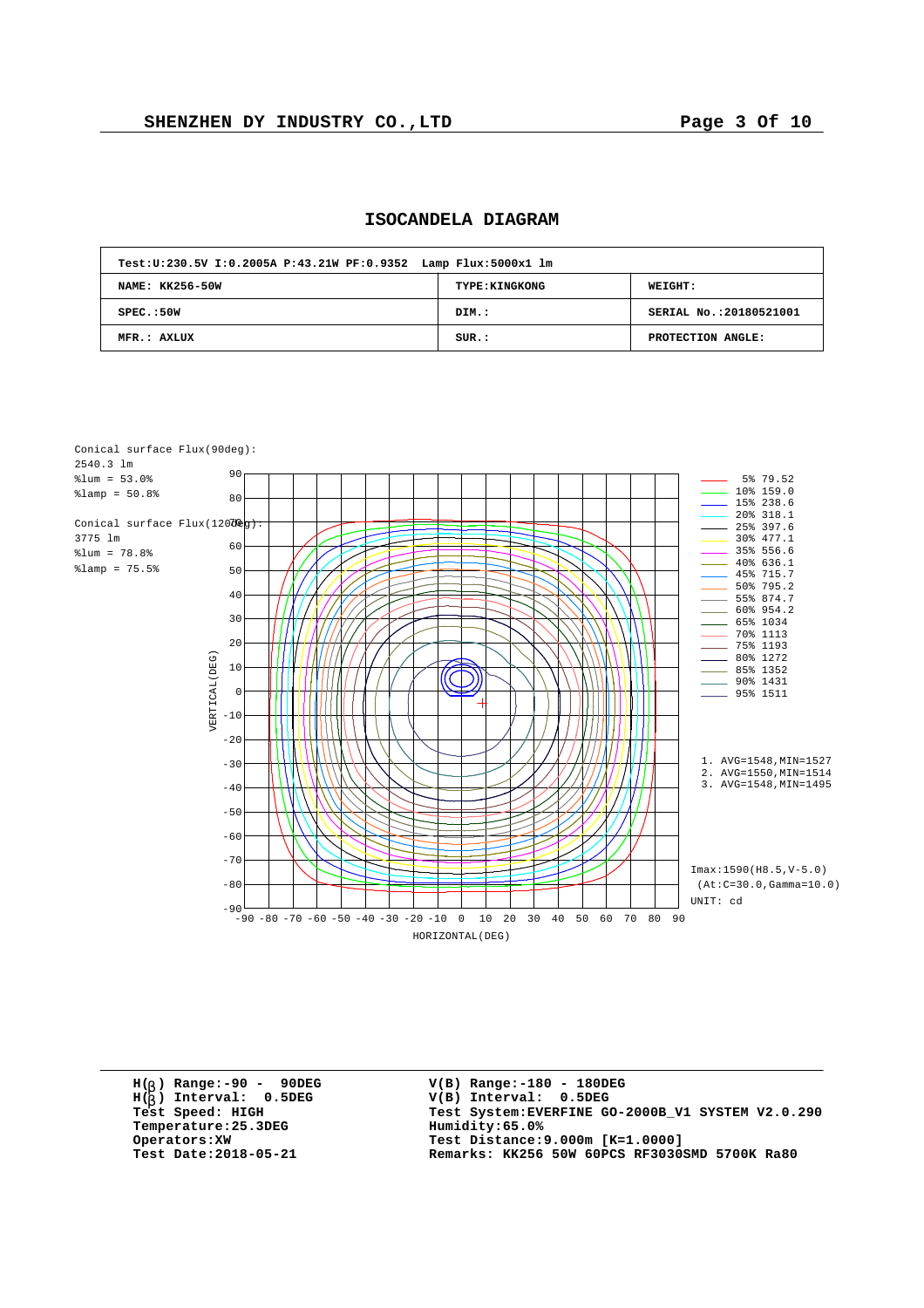| Test: U: 230.5V I: 0.2005A P: 43.21W PF: 0.9352 Lamp Flux: 5000x1 lm |                       |                         |  |  |  |  |  |  |  |  |
|----------------------------------------------------------------------|-----------------------|-------------------------|--|--|--|--|--|--|--|--|
| NAME: KK256-50W                                                      | <b>TYPE: KINGKONG</b> | <b>WEIGHT:</b>          |  |  |  |  |  |  |  |  |
| SPEC.:50W                                                            | DIM.:                 | SERIAL No.: 20180521001 |  |  |  |  |  |  |  |  |
| MFR.: AXLUX                                                          | SUR.:                 | PROTECTION ANGLE:       |  |  |  |  |  |  |  |  |





**H( ) Range:-90 - 90DEG** H(<sub>b</sub>) Range:-90 - 90DE<br>H(<sub>b</sub>) Interval: 0.5DEG **b Temperature: 25.3DEG**<br>**Operators: XW**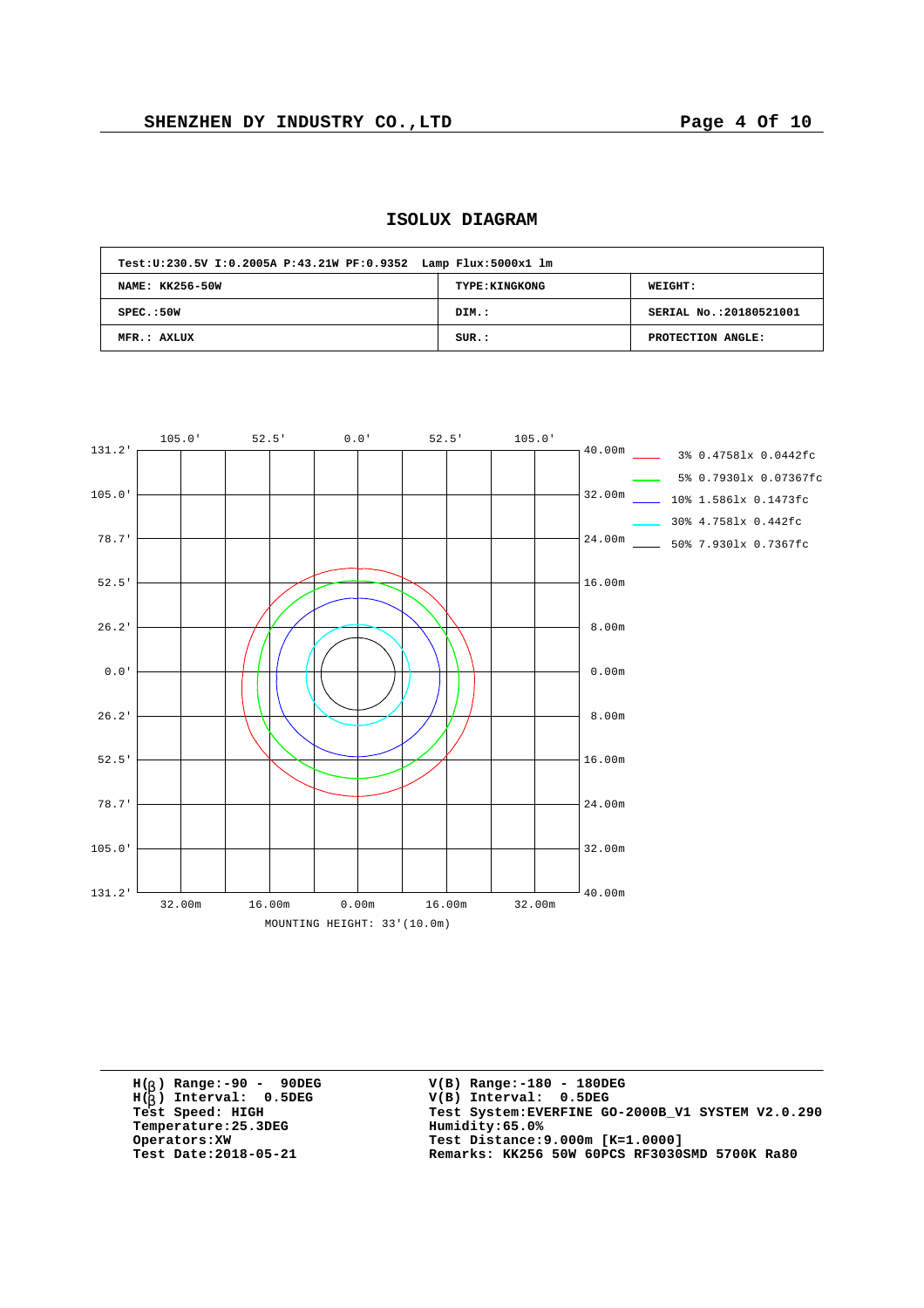



**H( ) Range:-90 - 90DEG** H(<sub>b</sub>) Range:-90 - 90DE<br>H(<sub>b</sub>) Interval: 0.5DEG **b**  $Temperature:25.3DEG$ <br>Operators:XW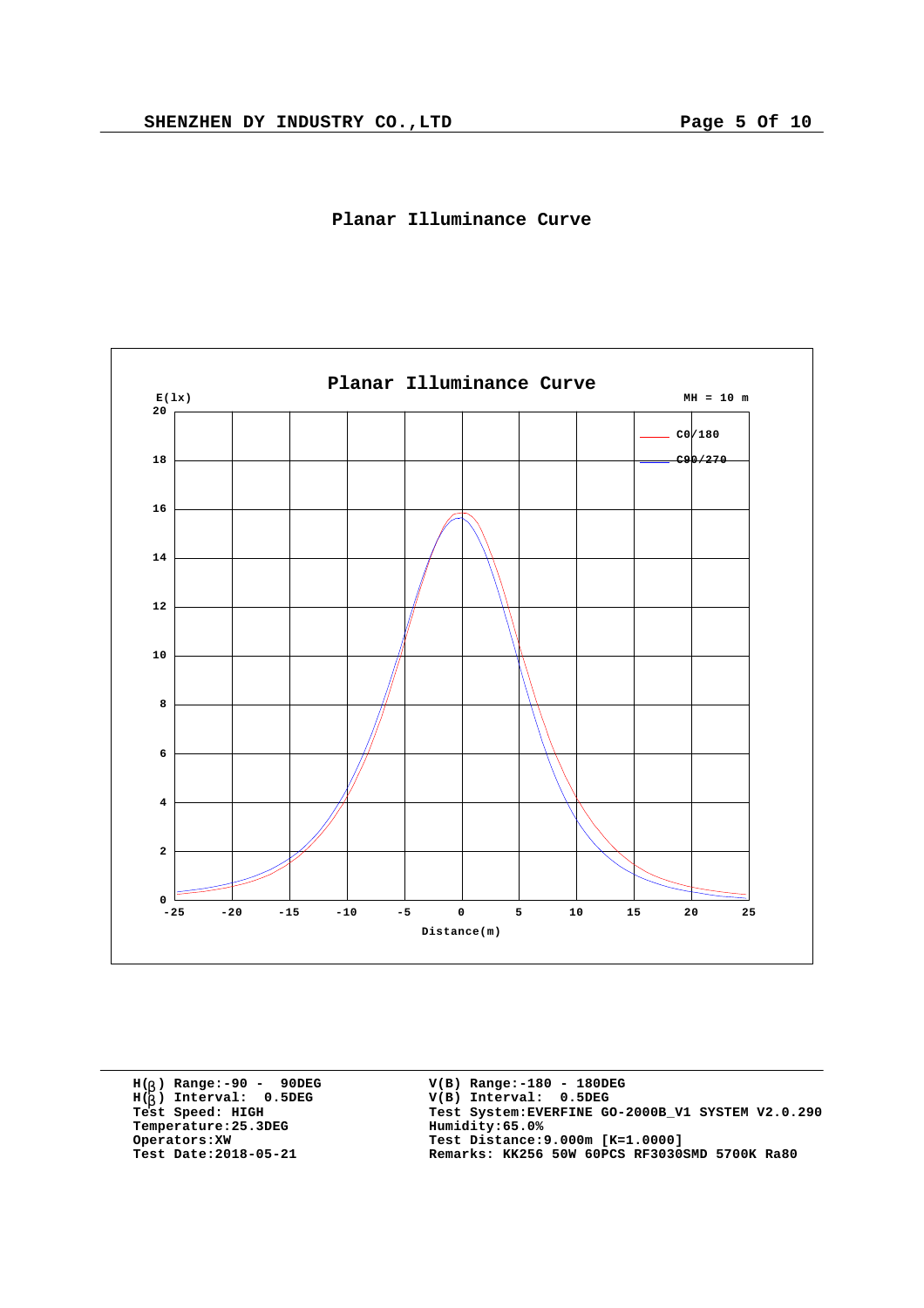**AAI Figure**

| Test: U: 230.5V I: 0.2005A P: 43.21W PF: 0.9352 Lamp Flux: 5000x1 lm |                       |                         |  |  |  |  |  |  |  |  |
|----------------------------------------------------------------------|-----------------------|-------------------------|--|--|--|--|--|--|--|--|
| NAME: KK256-50W                                                      | <b>TYPE: KINGKONG</b> | WEIGHT:                 |  |  |  |  |  |  |  |  |
| SPEC.:50W                                                            | DIM.:                 | SERIAL No.: 20180521001 |  |  |  |  |  |  |  |  |
| MFR.: AXLUX                                                          | SUR.:                 | PROTECTION ANGLE:       |  |  |  |  |  |  |  |  |





**Note:The Curves indicate the illuminated area and the average illumination when the luminaire is at different distance.**

**H( ) Range:-90 - 90DEG** H(<sub>b</sub>) Range:-90 - 90DE<br>H(<sub>b</sub>) Interval: 0.5DEG **b**  $Temperature:25.3DEG$ <br>Operators:XW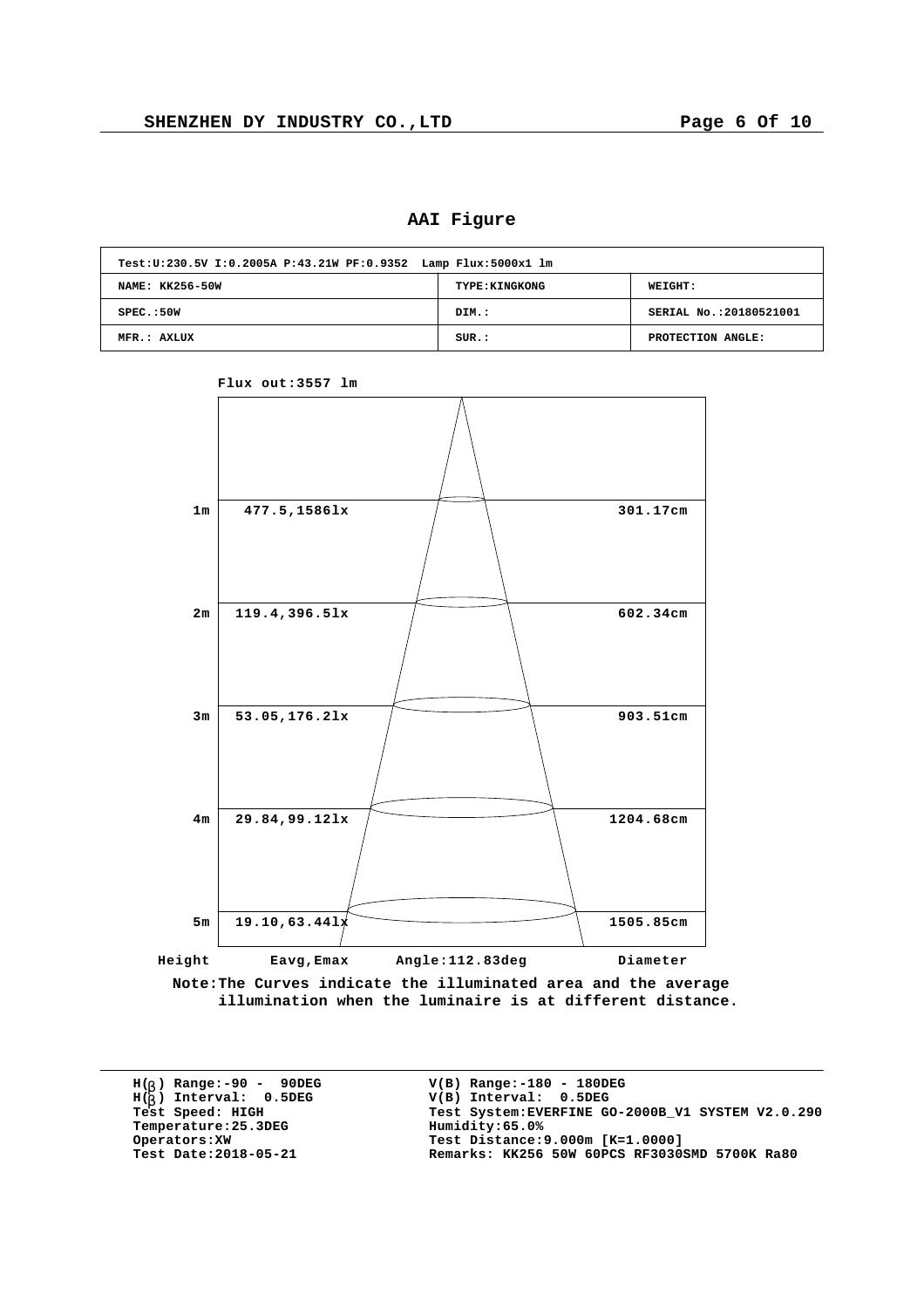$\overline{1}$ 

| Test: U: 230.5V I: 0.2005A P: 43.21W PF: 0.9352    Lamp Flux: 5000x1    lm |                 |      |       |       |                                 |                  |      |       |       |                            |                       |           |               |       |                        |       |          |      |      |  |
|----------------------------------------------------------------------------|-----------------|------|-------|-------|---------------------------------|------------------|------|-------|-------|----------------------------|-----------------------|-----------|---------------|-------|------------------------|-------|----------|------|------|--|
|                                                                            | NAME: KK256-50W |      |       |       |                                 |                  |      |       |       |                            | <b>TYPE: KINGKONG</b> |           |               |       | WEIGHT:                |       |          |      |      |  |
| SPEC.:50W                                                                  |                 |      |       |       |                                 |                  |      |       | DIM.: |                            |                       |           |               |       | SERIAL No.:20180521001 |       |          |      |      |  |
| MFR.: AXLUX                                                                |                 |      |       |       |                                 |                  |      |       |       | SUR.:<br>PROTECTION ANGLE: |                       |           |               |       |                        |       |          |      |      |  |
| Table--1                                                                   |                 |      |       |       |                                 |                  |      |       |       |                            |                       |           |               |       |                        |       | UNIT: cd |      |      |  |
| H(DEG)                                                                     |                 |      |       |       |                                 |                  |      |       |       |                            |                       |           |               |       |                        |       |          |      |      |  |
| V(DEG)                                                                     | -90             | -85  | $-80$ | $-75$ | $-70$                           | -65              | -60  | $-55$ | $-50$ | $-45$                      | $-40$                 | $-35$     | $-30$         | $-25$ | $-20$                  | $-15$ | $-10$    | $-5$ | 0    |  |
| $-180$                                                                     | 10.5            | 12.1 | 13.8  | 15.7  | 17.6                            | 19.7             | 21.6 | 23.5  | 25.3  | 27.2                       | 29.0                  | 31.1      | 33.2          | 35.6  | 38.0                   | 40.2  | 42.1     | 43.6 | 44.7 |  |
| $-170$                                                                     | 10.5            | 12.5 | 14.5  | 16.6  | 18.7                            | 20.8             | 22.8 | 24.6  | 26.5  | 28.3                       | 30.2                  | 32.1      | 34.1          | 36.1  | 38.2                   | 40.0  | 41.4     | 42.4 | 43.2 |  |
| $-160$                                                                     | 10.5            | 12.8 | 15.1  | 17.4  | 19.6                            | 21.8             | 23.8 | 25.5  | 27.2  | 29.0                       | 30.7                  | 32.4      | 34.1          | 35.2  | 36.5                   | 37.7  | 38.8     | 39.7 | 40.2 |  |
| $-150$                                                                     | 10.5            | 13.1 | 15.5  | 18.0  | 20.3                            | 22.5             | 24.5 | 26.3  | 27.8  | 29.3                       | 30.7                  | 31.5      | 32.4          | 33.3  | 34.1                   | 34.8  | 35.6     | 36.2 | 36.6 |  |
| $-140$                                                                     | 10.5            | 13.3 | 15.9  | 18.4  | 20.8                            | 23.0             | 25.0 | 26.8  | 28.4  | 29.1                       | 29.5                  | 30.1      | 30.6          | 31.2  | 31.7                   | 32.2  | 32.7     | 33.0 | 33.3 |  |
| $-130$                                                                     | 10.5            | 13.4 | 16.1  | 18.7  | 21.1                            | 23.4             | 25.5 | 27.4  | 28.2  | 28.5                       | 28.7                  | 28.8      | 29.1          | 29.3  | 29.7                   | 30.0  | 30.3     | 30.6 | 30.7 |  |
| $-120$                                                                     | 10.5            | 13.4 | 16.2  | 18.8  | 21.3                            | 23.7             | 25.8 | 27.4  | 27.5  | 27.7                       | 27.8                  | 27.9      | 28.0          | 28.1  | 28.3                   | 28.5  | 28.6     | 28.7 | 28.8 |  |
| $-110$                                                                     | 10.5            | 13.4 | 16.1  | 18.8  | 21.3                            | 23.8             | 26.1 | 26.8  | 26.8  | 26.9                       | 26.9                  | 26.9      | 26.9          | 27.0  | 27.1                   | 27.2  | 27.2     | 27.3 | 27.3 |  |
| $-100$                                                                     | 10.5            | 13.4 | 16.1  | 18.6  | 21.2                            | 23.7             | 26.2 | 26.3  | 26.2  | 26.2                       | 26.1                  | 26.1      | 26.0          | 26.0  | 26.0                   | 26.0  | 26.0     | 26.0 | 26.0 |  |
| $-90$                                                                      | 10.5            | 13.4 | 16.3  | 19.2  | 22.1                            | 25.0             | 27.9 | 27.9  | 27.9  | 27.8                       | 27.8                  | 27.8      | 27.8          | 27.7  | 27.6                   | 27.6  | 27.5     | 27.4 | 27.3 |  |
| $-80$                                                                      | 10.5            | 13.3 | 16.6  | 21.0  | 29.0                            | 43.3             | 66.3 | 82.5  | 99.6  | 120                        | 138                   | 157       | 179           | 194   | 209                    | 218   | 223      | 224  | 219  |  |
| $-70$                                                                      | 10.5            | 13.2 | 19.4  | 38.8  | 74.4                            | 135              | 206  | 262   | 312   | 362                        | 409                   | 452       | 496           | 522   | 548                    | 568   | 582      | 591  | 595  |  |
| -60                                                                        | 10.5            | 13.4 | 27.6  | 67.5  | 149                             | 242              | 339  | 429   | 506   | 582                        | 654                   | 712       | 764           | 808   | 838                    | 865   | 884      | 894  | 897  |  |
| $-50$                                                                      | 10.5            | 13.8 | 35.6  | 112   | 224                             | 346              | 467  | 593   | 711   | 805                        | 889                   | 963       | 1024          | 1074  | 1113                   | 1143  | 1162     | 1172 | 1173 |  |
| $-40$                                                                      | 10.5            | 14.4 | 45.3  | 153   | 297                             | 437              | 586  | 735   | 881   | 997                        | 1079                  | 1152      | 1214          | 1266  | 1310                   | 1340  | 1358     | 1369 | 1372 |  |
| $-30$                                                                      | 10.5            | 14.7 | 56.6  | 191   | 349                             | 511              | 673  | 834   | 986   | 1108                       | 1198                  | 1269      | 1332          | 1386  | 1427                   | 1457  | 1472     | 1483 | 1486 |  |
| $-20$                                                                      | 10.5            | 14.2 | 65.0  | 211   | 386                             | 555              | 725  | 897   | 1052  | 1168                       | 1258                  | 1338      | 1404          | 1450  | 1492                   | 1523  | 1544     | 1551 | 1552 |  |
| $-10$                                                                      | 10.5            | 13.1 | 67.8  | 230   | 405                             | 569              | 741  | 924   | 1084  | 1196                       | 1285                  | 1364      | 1428          | 1483  | 1524                   | 1547  | 1566     | 1575 | 1574 |  |
| 0                                                                          | 10.5            | 11.6 | 62.7  | 228   | 400                             | 556              | 721  | 916   | 1080  | 1185                       | 1276                  |           | 1357 1425     | 1478  | 1528                   | 1557  | 1581     | 1589 | 1586 |  |
| 10                                                                         | 10.5            | 11.5 | 56.6  | 211   | 377                             | 530              | 691  | 872   | 1035  | 1149                       | 1237                  | 1315      | 1382          | 1435  | 1481                   | 1507  | 1525     | 1532 | 1519 |  |
| 20                                                                         | 10.5            | 11.3 | 43.8  | 174   | 334                             | 478              | 628  | 788   | 947   | 1068                       | 1158                  | 1233 1299 |               | 1350  | 1391                   | 1419  | 1435     | 1442 | 1435 |  |
| 30                                                                         | 10.5            | 11.1 | 29.1  | 135   | 273                             | 407              | 534  | 668   | 812   | 938                        | 1034                  | 1100      | 1157          | 1207  | 1249                   | 1278  | 1295     | 1299 | 1291 |  |
| 40                                                                         | 10.5            | 10.8 | 17.7  | 83.8  | 205                             | 314              | 418  | 525   | 636   | 744                        | 835                   | 903       | 951           | 991   | 1021                   | 1054  | 1071     | 1074 | 1063 |  |
| 50                                                                         | 10.5            | 10.5 | 12.0  | 38.9  | 112                             | 207              | 290  | 368   | 445   | 522                        | 594                   | 654       | 699           | 729   | 762                    | 787   | 802      | 807  | 802  |  |
| 60                                                                         | 10.5            | 10.3 | 11.2  | 14.8  | 36.5                            | 85.2             | 152  | 205   | 246   | 294                        | 345                   | 388       | 425           | 457   | 479                    | 497   | 508      | 512  | 507  |  |
| 70                                                                         | 10.5            | 10.3 | 10.5  | 11.0  | 11.8                            | 15.7             | 22.5 | 42.7  | 65.1  | 77.6                       | 80.3                  | 87.6      | 93.9          | 103   | 109                    | 114   | 114      | 105  | 89.0 |  |
| 80                                                                         | 10.5            | 10.4 | 10.4  | 10.4  | 10.4                            | 10.3             | 10.3 | 10.6  | 10.8  | 10.9                       | 10.9                  | 10.7      | 10.5          | 10.6  | 10.6                   | 10.6  | 10.6     | 10.6 | 10.5 |  |
| 90                                                                         | 10.5            | 10.7 | 10.8  | 10.9  | 11.0                            | 11.1             | 11.2 | 11.4  | 11.5  | 11.6                       | 11.7                  | 11.8      | 12.0          | 12.0  | 12.1                   | 12.2  | 12.3     | 12.3 | 12.4 |  |
| 100                                                                        | 10.5            | 10.9 | 11.3  | 11.7  | 12.1                            | 12.5             | 12.9 | 13.3  | 13.7  | 14.1                       | 14.4                  |           | $14.8$   15.1 | 15.3  | 15.5                   | 15.7  | 15.9     | 16.0 | 16.1 |  |
| 110                                                                        | 10.5            | 11.2 | 11.8  | 12.5  | 13.2                            | 13.9             | 14.6 | 15.4  | 16.1  | 16.7                       | 17.3                  | 17.9      | 18.5          | 18.9  | 19.3                   | 19.6  | 19.8     | 20.0 | 20.1 |  |
| 120                                                                        | 10.5            | 11.4 | 12.3  | 13.3  | 14.3                            | 15.3             | 16.4 | 17.4  | 18.4  | 19.4                       | 20.2                  | 21.0      | 21.8          | 22.4  | 22.8                   | 23.2  | 23.4     | 23.6 | 23.7 |  |
| 130                                                                        | 10.5            | 11.6 | 12.8  | 14.0  |                                 | $15.3 \mid 16.7$ | 18.0 | 19.3  | 20.6  | 21.7                       | 22.8                  | 23.8      | 24.6          | 25.4  | 26.0                   | 26.5  | 26.8     | 27.1 | 27.2 |  |
| 140                                                                        | 10.5            | 11.8 | 13.2  | 14.6  | $16.2$ 17.8                     |                  | 19.4 | 20.9  | 22.4  | 23.7                       | 25.0                  |           | $26.2$ 27.3   | 28.3  | 29.3                   | 30.0  | 30.5     | 30.9 | 31.0 |  |
| 150                                                                        | 10.5            | 11.9 | 13.5  | 15.1  | 16.9                            | 18.7             | 20.5 | 22.2  | 23.8  | 25.3                       | 26.9                  | 28.4      | 29.8          | 31.2  | 32.5                   | 33.7  | 34.5     | 35.0 | 35.2 |  |
| 160                                                                        | 10.5            | 12.0 | 13.7  | 15.5  | 17.4                            | 19.3             | 21.2 | 23.0  | 24.8  | 26.5                       | 28.3                  | 30.1      | 31.9          | 33.8  | 35.7                   | 37.4  | 38.9     | 39.6 | 39.9 |  |
| 170                                                                        | 10.5            | 12.1 | 13.8  | 15.7  | 17.6                            | 19.6             | 21.6 | 23.5  |       | $25.3$ $27.2$              | 29.1                  | 31.0      | 33.2          | 35.5  | 37.9                   | 40.1  | 41.8     | 43.1 | 43.4 |  |
| 180                                                                        | 10.5            |      |       |       | $12.1$   13.8  15.7  17.6  19.7 |                  | 21.6 | 23.5  |       | $25.3$ 27.2                | 29.0                  |           | $31.1$ 33.2   | 35.6  | 38.0                   | 40.2  | 42.1     | 43.6 | 44.7 |  |

## **LUMINOUS DISTRIBUTION INTENSITY DATA**

**H( ) Range:-90 - 90DEG** H(<sub>b</sub>) Range:-90 - 90DE<br>H(<sub>b</sub>) Interval: 0.5DEG **b Temperature: 25.3DEG**<br> **Operators: XW**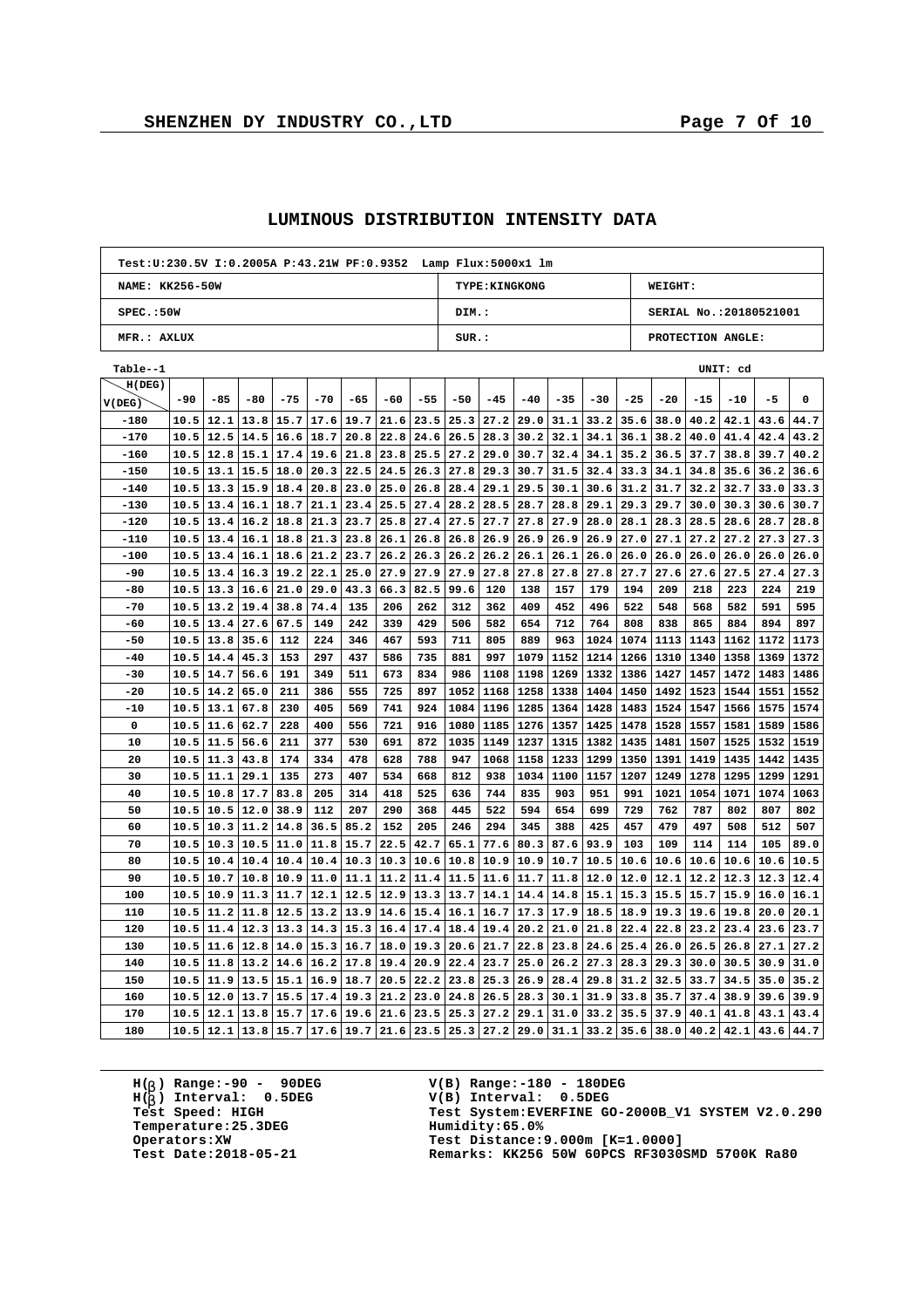$\overline{1}$ 

h

| NAME: KK256-50W<br><b>TYPE: KINGKONG</b><br><b>WEIGHT:</b><br>SPEC.:50W<br>DIM.:<br>SERIAL No.:20180521001<br>MFR.: AXLUX<br>SUR.:<br>PROTECTION ANGLE:<br>Table--2<br>UNIT: cd<br>H(DEG)<br>5<br>75<br>90<br>10<br>15<br>20<br>25<br>30<br>35<br>40<br>45<br>50<br>55<br>60<br>65<br>70<br>80<br>85<br>V(DEG)<br>$-180$<br>44.8<br>44.5<br>43.8<br>42.7<br>41.3<br>39.9<br>38.4<br>37.0<br>35.5<br>34.0<br>32.8<br>31.7<br>30.7<br>29.7<br>28.8<br>28.0<br>27.1<br>26.3<br>$-170$<br>43.4<br>43.2<br>42.5<br>41.5<br>40.2<br>38.8<br>37.5<br>36.2<br>34.9<br>33.5<br>32.4<br>31.4<br>30.5<br>29.5<br>28.7<br>27.9<br>27.1<br>26.3<br>-160<br>40.4<br>40.2<br>39.7<br>39.0<br>38.0<br>37.1<br>36.1<br>34.9<br>33.8<br>32.7<br>31.8<br>31.0<br>30.1<br>29.3<br>$28.5$   27.8<br>27.0<br>26.3<br>$-150$<br>36.8<br>36.7<br>36.4<br>36.0<br>35.5<br>34.9<br>34.1<br>33.3<br>32.5<br>31.8<br>31.1<br>30.3<br>29.6<br>28.9<br>$28.3$ 27.6<br>27.0<br>26.3<br>$-140$<br>33.5<br>33.5<br>33.4<br>33.2<br>32.9<br>32.6<br>32.1<br>31.6<br>31.2<br>30.7<br>30.1<br>29.6<br>29.0<br>28.5<br>28.0<br>27.4<br>26.9<br>26.3<br>$-130$<br>30.9<br>31.0<br>31.0<br>30.9<br>30.7<br>30.5<br>30.4<br>30.2<br>29.9<br>29.6<br>29.2<br>28.8<br>28.4<br>28.0<br>27.6<br>27.2<br>26.3<br>26.8<br>$-120$<br>28.9<br>29.0<br>29.0<br>28.9<br>28.9<br>28.7<br>28.4<br>28.2<br>28.0<br>27.8<br>27.5<br>27.2<br>29.0<br>29.0<br>28.6<br>26.9<br>26.6<br>26.3<br>$-110$<br>27.4<br>27.4<br>27.5<br>27.5<br>27.5<br>27.5<br>27.5<br>27.5<br>27.5<br>27.4<br>27.4<br>27.3<br>27.1<br>27.0<br>26.9<br>26.7<br>26.5<br>26.3<br>$-100$<br>26.1<br>26.1<br>26.2<br>26.2<br>26.2<br>26.2<br>26.3<br>26.4<br>26.5<br>26.5<br>26.5<br>26.5<br>26.5<br>26.5<br>26.5<br>26.4<br>26.4<br>26.3<br>27.3<br>27.3<br>26.9<br>-90<br>27.3<br>27.3<br>27.3<br>27.3<br>27.2<br>27.1<br>27.0<br>26.9<br>26.8<br>26.7<br>26.6<br>26.6<br>26.5<br>26.4<br>26.3<br>218<br>202<br>190<br>174<br>60.5<br>-80<br>212<br>158<br>136<br>113<br>91.3<br>75.2<br>45.7<br>34.8<br>29.8<br>$28.0$ 27.2<br>26.6<br>26.3<br>$-70$<br>586<br>571<br>552<br>528<br>497<br>464<br>420<br>374<br>324<br>270<br>218<br>166<br>106<br>63.4<br>37.5<br>28.6<br>26.9<br>26.3<br>890<br>853<br>785<br>-60<br>875<br>823<br>739<br>682<br>618<br>544<br>465<br>385<br>303<br>215<br>65.9<br>33.4<br>27.3<br>135<br>26.3<br>$-50$<br>1169<br>1155<br>1133<br>1100<br>1056<br>999<br>933<br>857<br>768<br>664<br>552<br>437<br>325<br>212<br>111<br>43.0<br>27.7<br>26.3<br>1353<br>1331<br>1299<br>1252<br>1196<br>1129<br>1050<br>959<br>702<br>424<br>290<br>$-40$<br>1366<br>844<br>561<br>156<br>57.2<br>28.2<br>26.3<br>$-30$<br>1482<br>1470<br>1451<br>1417<br>1372<br>1316<br>1249<br>1174<br>1083<br>966<br>818<br>658<br>501<br>350<br>197<br>72.6<br>28.8<br>26.3<br>1551<br>$-20$<br>1543<br>1521<br>1489<br>1447<br>1394<br>1323<br>1245<br>1155<br>1046<br>895<br>722<br>556<br>394<br>238<br>84.8<br>28.9<br>26.3<br>-10<br>1580<br>1575<br>1558<br>1525<br>1483<br>1429<br>1361<br>1281<br>1190<br>1085<br>937<br>752<br>582<br>414<br>250<br>90.6<br>28.7<br>26.3<br>1590<br>1581<br>1561<br>1357<br>1281<br>1195<br>1087<br>937<br>747<br>89.0<br>0<br>1529<br>1486<br>1430<br>583<br>413<br>248<br>28.3<br>26.3<br>875<br>697<br>10<br>1517<br>1501<br>1473<br>1444<br>1408<br>1360<br>1295<br>1218<br>1128<br>1023<br>541<br>386<br>230<br>81.4<br>27.7<br>26.3<br>20<br>1431<br>1415<br>1390<br>1356<br>1309<br>1252<br>1188<br>1114<br>1026<br>916<br>769<br>616<br>477<br>340<br>200<br>68.6<br>27.1<br>26.3<br>1289<br>872<br>759<br>30<br>1275<br>1246<br>1210<br>1164<br>1107<br>1042<br>964<br>631<br>512<br>393<br>274<br>143<br>53.0<br>26.5<br>26.3<br>1063<br>1051<br>949<br>903<br>845<br>481<br>297<br>94.1<br>40<br>1023<br>984<br>767<br>671<br>571<br>388<br>194<br>37.9<br>25.9<br>26.3<br>50<br>800<br>789<br>766<br>735<br>694<br>655<br>603<br>539<br>466<br>390<br>319<br>257<br>183<br>104<br>54.0<br>26.7<br>25.3<br>26.3<br>60<br>505<br>495<br>479<br>456<br>419<br>385<br>346<br>288<br>245<br>201<br>159<br>111<br>43.4<br>29.0<br>23.2<br>24.7<br>26.3<br>66.6<br>70<br>95.2<br>96.2<br>91.9<br>83.2<br>71.1<br>57.8<br>54.6<br>55.3<br>49.8<br>36.5<br>21.6<br>16.8<br>21.2<br>19.9<br>20.0<br>22.3<br>24.3<br>26.3<br>80<br>10.6<br>10.7<br>10.7<br>10.8<br>10.8<br>10.8<br>11.0<br>11.0<br>11.0<br>10.9<br>10.8<br>10.9<br>13.9<br>16.6<br>19.3<br>21.7<br>24.0<br>26.3<br>12.4<br>12.4<br>12.4<br>12.4<br>12.4<br>12.3<br>12.2<br>12.1<br>12.0<br>19.1<br>90<br>12.4<br>12.1<br>11.9<br>14.3<br>16.7<br>21.5<br>23.9<br>26.3<br>100<br>16.0<br>15.9<br>15.8<br>15.7<br>15.5<br>15.3<br>15.0<br>14.7<br>14.4<br>$14.1$   13.8<br>13.6<br>$15.6$ $17.7$<br>19.8<br>21.9<br>24.1<br>26.3<br>110<br>20.0<br>19.8<br>19.6<br>19.3<br>19.0<br>18.6<br>18.1<br>17.5<br>16.9<br>16.3<br>15.7<br>15.7<br>17.3<br>19.0<br>20.7<br>22.5<br>24.4<br>26.3<br>120<br>23.6<br>23.4<br>23.1<br>22.7<br>22.2<br>21.6<br>20.9<br>20.2<br>19.4<br>18.5<br>17.6<br>18.1<br>19.2<br>20.4<br>21.7<br>23.2<br>24.7<br>26.3<br>22.0<br>130<br>27.0<br>26.7<br>26.2<br>25.7<br>25.0<br>24.2<br>23.3<br>22.4<br>21.4<br>20.4<br>20.0<br>20.6<br>21.2<br>22.9<br>23.9<br>25.1<br>26.3<br>140<br>30.7<br>30.3<br>29.6<br>28.8<br>27.8<br>26.7<br>25.5<br>24.3<br>23.1<br>22.5<br>22.8<br>23.0<br>23.3<br>23.6<br>24.1<br>24.7<br>25.5<br>26.3<br>150<br>34.8<br>31.7<br>28.9<br>27.4<br>25.9<br>25.6<br>25.5<br>25.4<br>25.3<br>34.0<br>33.0<br>30.3<br>25.6<br>25.3<br>25.2<br>25.5<br>25.9<br>26.3<br>160<br>39.2<br>38.1<br>36.5<br>34.5<br>32.5<br>30.6<br>30.1<br>29.6<br>29.1<br>28.6<br>28.1<br>27.7<br>27.2<br>26.8<br>26.5<br>26.3<br>26.3<br>26.3<br>42.4<br>40.7<br>37.4<br>36.5<br>35.4<br>32.5<br>30.6<br>29.8<br>29.0<br>27.7<br>170<br>38.7<br>34.4<br>33.5<br>31.4<br>28.3<br>27.2<br>26.7<br>26.3<br>$30.7$ 29.7<br>$38.4$ 37.0 | Test: U: 230.5V I: 0.2005A P: 43.21W PF: 0.9352 Lamp Flux: 5000x1 lm |      |      |      |      |      |      |  |  |      |      |      |      |  |  |      |      |      |      |  |  |  |  |  |
|--------------------------------------------------------------------------------------------------------------------------------------------------------------------------------------------------------------------------------------------------------------------------------------------------------------------------------------------------------------------------------------------------------------------------------------------------------------------------------------------------------------------------------------------------------------------------------------------------------------------------------------------------------------------------------------------------------------------------------------------------------------------------------------------------------------------------------------------------------------------------------------------------------------------------------------------------------------------------------------------------------------------------------------------------------------------------------------------------------------------------------------------------------------------------------------------------------------------------------------------------------------------------------------------------------------------------------------------------------------------------------------------------------------------------------------------------------------------------------------------------------------------------------------------------------------------------------------------------------------------------------------------------------------------------------------------------------------------------------------------------------------------------------------------------------------------------------------------------------------------------------------------------------------------------------------------------------------------------------------------------------------------------------------------------------------------------------------------------------------------------------------------------------------------------------------------------------------------------------------------------------------------------------------------------------------------------------------------------------------------------------------------------------------------------------------------------------------------------------------------------------------------------------------------------------------------------------------------------------------------------------------------------------------------------------------------------------------------------------------------------------------------------------------------------------------------------------------------------------------------------------------------------------------------------------------------------------------------------------------------------------------------------------------------------------------------------------------------------------------------------------------------------------------------------------------------------------------------------------------------------------------------------------------------------------------------------------------------------------------------------------------------------------------------------------------------------------------------------------------------------------------------------------------------------------------------------------------------------------------------------------------------------------------------------------------------------------------------------------------------------------------------------------------------------------------------------------------------------------------------------------------------------------------------------------------------------------------------------------------------------------------------------------------------------------------------------------------------------------------------------------------------------------------------------------------------------------------------------------------------------------------------------------------------------------------------------------------------------------------------------------------------------------------------------------------------------------------------------------------------------------------------------------------------------------------------------------------------------------------------------------------------------------------------------------------------------------------------------------------------------------------------------------------------------------------------------------------------------------------------------------------------------------------------------------------------------------------------------------------------------------------------------------------------------------------------------------------------------------------------------------------------------------------------------------------------------------------------------------------------------------------------------------------------------------------------------------------------------------------------------------------------------------------------------------------------------------------------------------------------------------------------------------------------------------------------------------------------------------------------------------------------------------------------------------------------------------------------------------------------------------------------------------------------------------------------------------------------------------------------------------------------------|----------------------------------------------------------------------|------|------|------|------|------|------|--|--|------|------|------|------|--|--|------|------|------|------|--|--|--|--|--|
|                                                                                                                                                                                                                                                                                                                                                                                                                                                                                                                                                                                                                                                                                                                                                                                                                                                                                                                                                                                                                                                                                                                                                                                                                                                                                                                                                                                                                                                                                                                                                                                                                                                                                                                                                                                                                                                                                                                                                                                                                                                                                                                                                                                                                                                                                                                                                                                                                                                                                                                                                                                                                                                                                                                                                                                                                                                                                                                                                                                                                                                                                                                                                                                                                                                                                                                                                                                                                                                                                                                                                                                                                                                                                                                                                                                                                                                                                                                                                                                                                                                                                                                                                                                                                                                                                                                                                                                                                                                                                                                                                                                                                                                                                                                                                                                                                                                                                                                                                                                                                                                                                                                                                                                                                                                                                                                                                                                                                                                                                                                                                                                                                                                                                                                                                                                                                                                                                                  |                                                                      |      |      |      |      |      |      |  |  |      |      |      |      |  |  |      |      |      |      |  |  |  |  |  |
|                                                                                                                                                                                                                                                                                                                                                                                                                                                                                                                                                                                                                                                                                                                                                                                                                                                                                                                                                                                                                                                                                                                                                                                                                                                                                                                                                                                                                                                                                                                                                                                                                                                                                                                                                                                                                                                                                                                                                                                                                                                                                                                                                                                                                                                                                                                                                                                                                                                                                                                                                                                                                                                                                                                                                                                                                                                                                                                                                                                                                                                                                                                                                                                                                                                                                                                                                                                                                                                                                                                                                                                                                                                                                                                                                                                                                                                                                                                                                                                                                                                                                                                                                                                                                                                                                                                                                                                                                                                                                                                                                                                                                                                                                                                                                                                                                                                                                                                                                                                                                                                                                                                                                                                                                                                                                                                                                                                                                                                                                                                                                                                                                                                                                                                                                                                                                                                                                                  |                                                                      |      |      |      |      |      |      |  |  |      |      |      |      |  |  |      |      |      |      |  |  |  |  |  |
|                                                                                                                                                                                                                                                                                                                                                                                                                                                                                                                                                                                                                                                                                                                                                                                                                                                                                                                                                                                                                                                                                                                                                                                                                                                                                                                                                                                                                                                                                                                                                                                                                                                                                                                                                                                                                                                                                                                                                                                                                                                                                                                                                                                                                                                                                                                                                                                                                                                                                                                                                                                                                                                                                                                                                                                                                                                                                                                                                                                                                                                                                                                                                                                                                                                                                                                                                                                                                                                                                                                                                                                                                                                                                                                                                                                                                                                                                                                                                                                                                                                                                                                                                                                                                                                                                                                                                                                                                                                                                                                                                                                                                                                                                                                                                                                                                                                                                                                                                                                                                                                                                                                                                                                                                                                                                                                                                                                                                                                                                                                                                                                                                                                                                                                                                                                                                                                                                                  |                                                                      |      |      |      |      |      |      |  |  |      |      |      |      |  |  |      |      |      |      |  |  |  |  |  |
|                                                                                                                                                                                                                                                                                                                                                                                                                                                                                                                                                                                                                                                                                                                                                                                                                                                                                                                                                                                                                                                                                                                                                                                                                                                                                                                                                                                                                                                                                                                                                                                                                                                                                                                                                                                                                                                                                                                                                                                                                                                                                                                                                                                                                                                                                                                                                                                                                                                                                                                                                                                                                                                                                                                                                                                                                                                                                                                                                                                                                                                                                                                                                                                                                                                                                                                                                                                                                                                                                                                                                                                                                                                                                                                                                                                                                                                                                                                                                                                                                                                                                                                                                                                                                                                                                                                                                                                                                                                                                                                                                                                                                                                                                                                                                                                                                                                                                                                                                                                                                                                                                                                                                                                                                                                                                                                                                                                                                                                                                                                                                                                                                                                                                                                                                                                                                                                                                                  |                                                                      |      |      |      |      |      |      |  |  |      |      |      |      |  |  |      |      |      |      |  |  |  |  |  |
|                                                                                                                                                                                                                                                                                                                                                                                                                                                                                                                                                                                                                                                                                                                                                                                                                                                                                                                                                                                                                                                                                                                                                                                                                                                                                                                                                                                                                                                                                                                                                                                                                                                                                                                                                                                                                                                                                                                                                                                                                                                                                                                                                                                                                                                                                                                                                                                                                                                                                                                                                                                                                                                                                                                                                                                                                                                                                                                                                                                                                                                                                                                                                                                                                                                                                                                                                                                                                                                                                                                                                                                                                                                                                                                                                                                                                                                                                                                                                                                                                                                                                                                                                                                                                                                                                                                                                                                                                                                                                                                                                                                                                                                                                                                                                                                                                                                                                                                                                                                                                                                                                                                                                                                                                                                                                                                                                                                                                                                                                                                                                                                                                                                                                                                                                                                                                                                                                                  |                                                                      |      |      |      |      |      |      |  |  |      |      |      |      |  |  |      |      |      |      |  |  |  |  |  |
|                                                                                                                                                                                                                                                                                                                                                                                                                                                                                                                                                                                                                                                                                                                                                                                                                                                                                                                                                                                                                                                                                                                                                                                                                                                                                                                                                                                                                                                                                                                                                                                                                                                                                                                                                                                                                                                                                                                                                                                                                                                                                                                                                                                                                                                                                                                                                                                                                                                                                                                                                                                                                                                                                                                                                                                                                                                                                                                                                                                                                                                                                                                                                                                                                                                                                                                                                                                                                                                                                                                                                                                                                                                                                                                                                                                                                                                                                                                                                                                                                                                                                                                                                                                                                                                                                                                                                                                                                                                                                                                                                                                                                                                                                                                                                                                                                                                                                                                                                                                                                                                                                                                                                                                                                                                                                                                                                                                                                                                                                                                                                                                                                                                                                                                                                                                                                                                                                                  |                                                                      |      |      |      |      |      |      |  |  |      |      |      |      |  |  |      |      |      |      |  |  |  |  |  |
|                                                                                                                                                                                                                                                                                                                                                                                                                                                                                                                                                                                                                                                                                                                                                                                                                                                                                                                                                                                                                                                                                                                                                                                                                                                                                                                                                                                                                                                                                                                                                                                                                                                                                                                                                                                                                                                                                                                                                                                                                                                                                                                                                                                                                                                                                                                                                                                                                                                                                                                                                                                                                                                                                                                                                                                                                                                                                                                                                                                                                                                                                                                                                                                                                                                                                                                                                                                                                                                                                                                                                                                                                                                                                                                                                                                                                                                                                                                                                                                                                                                                                                                                                                                                                                                                                                                                                                                                                                                                                                                                                                                                                                                                                                                                                                                                                                                                                                                                                                                                                                                                                                                                                                                                                                                                                                                                                                                                                                                                                                                                                                                                                                                                                                                                                                                                                                                                                                  |                                                                      |      |      |      |      |      |      |  |  |      |      |      |      |  |  |      |      |      |      |  |  |  |  |  |
|                                                                                                                                                                                                                                                                                                                                                                                                                                                                                                                                                                                                                                                                                                                                                                                                                                                                                                                                                                                                                                                                                                                                                                                                                                                                                                                                                                                                                                                                                                                                                                                                                                                                                                                                                                                                                                                                                                                                                                                                                                                                                                                                                                                                                                                                                                                                                                                                                                                                                                                                                                                                                                                                                                                                                                                                                                                                                                                                                                                                                                                                                                                                                                                                                                                                                                                                                                                                                                                                                                                                                                                                                                                                                                                                                                                                                                                                                                                                                                                                                                                                                                                                                                                                                                                                                                                                                                                                                                                                                                                                                                                                                                                                                                                                                                                                                                                                                                                                                                                                                                                                                                                                                                                                                                                                                                                                                                                                                                                                                                                                                                                                                                                                                                                                                                                                                                                                                                  |                                                                      |      |      |      |      |      |      |  |  |      |      |      |      |  |  |      |      |      |      |  |  |  |  |  |
|                                                                                                                                                                                                                                                                                                                                                                                                                                                                                                                                                                                                                                                                                                                                                                                                                                                                                                                                                                                                                                                                                                                                                                                                                                                                                                                                                                                                                                                                                                                                                                                                                                                                                                                                                                                                                                                                                                                                                                                                                                                                                                                                                                                                                                                                                                                                                                                                                                                                                                                                                                                                                                                                                                                                                                                                                                                                                                                                                                                                                                                                                                                                                                                                                                                                                                                                                                                                                                                                                                                                                                                                                                                                                                                                                                                                                                                                                                                                                                                                                                                                                                                                                                                                                                                                                                                                                                                                                                                                                                                                                                                                                                                                                                                                                                                                                                                                                                                                                                                                                                                                                                                                                                                                                                                                                                                                                                                                                                                                                                                                                                                                                                                                                                                                                                                                                                                                                                  |                                                                      |      |      |      |      |      |      |  |  |      |      |      |      |  |  |      |      |      |      |  |  |  |  |  |
|                                                                                                                                                                                                                                                                                                                                                                                                                                                                                                                                                                                                                                                                                                                                                                                                                                                                                                                                                                                                                                                                                                                                                                                                                                                                                                                                                                                                                                                                                                                                                                                                                                                                                                                                                                                                                                                                                                                                                                                                                                                                                                                                                                                                                                                                                                                                                                                                                                                                                                                                                                                                                                                                                                                                                                                                                                                                                                                                                                                                                                                                                                                                                                                                                                                                                                                                                                                                                                                                                                                                                                                                                                                                                                                                                                                                                                                                                                                                                                                                                                                                                                                                                                                                                                                                                                                                                                                                                                                                                                                                                                                                                                                                                                                                                                                                                                                                                                                                                                                                                                                                                                                                                                                                                                                                                                                                                                                                                                                                                                                                                                                                                                                                                                                                                                                                                                                                                                  |                                                                      |      |      |      |      |      |      |  |  |      |      |      |      |  |  |      |      |      |      |  |  |  |  |  |
|                                                                                                                                                                                                                                                                                                                                                                                                                                                                                                                                                                                                                                                                                                                                                                                                                                                                                                                                                                                                                                                                                                                                                                                                                                                                                                                                                                                                                                                                                                                                                                                                                                                                                                                                                                                                                                                                                                                                                                                                                                                                                                                                                                                                                                                                                                                                                                                                                                                                                                                                                                                                                                                                                                                                                                                                                                                                                                                                                                                                                                                                                                                                                                                                                                                                                                                                                                                                                                                                                                                                                                                                                                                                                                                                                                                                                                                                                                                                                                                                                                                                                                                                                                                                                                                                                                                                                                                                                                                                                                                                                                                                                                                                                                                                                                                                                                                                                                                                                                                                                                                                                                                                                                                                                                                                                                                                                                                                                                                                                                                                                                                                                                                                                                                                                                                                                                                                                                  |                                                                      |      |      |      |      |      |      |  |  |      |      |      |      |  |  |      |      |      |      |  |  |  |  |  |
|                                                                                                                                                                                                                                                                                                                                                                                                                                                                                                                                                                                                                                                                                                                                                                                                                                                                                                                                                                                                                                                                                                                                                                                                                                                                                                                                                                                                                                                                                                                                                                                                                                                                                                                                                                                                                                                                                                                                                                                                                                                                                                                                                                                                                                                                                                                                                                                                                                                                                                                                                                                                                                                                                                                                                                                                                                                                                                                                                                                                                                                                                                                                                                                                                                                                                                                                                                                                                                                                                                                                                                                                                                                                                                                                                                                                                                                                                                                                                                                                                                                                                                                                                                                                                                                                                                                                                                                                                                                                                                                                                                                                                                                                                                                                                                                                                                                                                                                                                                                                                                                                                                                                                                                                                                                                                                                                                                                                                                                                                                                                                                                                                                                                                                                                                                                                                                                                                                  |                                                                      |      |      |      |      |      |      |  |  |      |      |      |      |  |  |      |      |      |      |  |  |  |  |  |
|                                                                                                                                                                                                                                                                                                                                                                                                                                                                                                                                                                                                                                                                                                                                                                                                                                                                                                                                                                                                                                                                                                                                                                                                                                                                                                                                                                                                                                                                                                                                                                                                                                                                                                                                                                                                                                                                                                                                                                                                                                                                                                                                                                                                                                                                                                                                                                                                                                                                                                                                                                                                                                                                                                                                                                                                                                                                                                                                                                                                                                                                                                                                                                                                                                                                                                                                                                                                                                                                                                                                                                                                                                                                                                                                                                                                                                                                                                                                                                                                                                                                                                                                                                                                                                                                                                                                                                                                                                                                                                                                                                                                                                                                                                                                                                                                                                                                                                                                                                                                                                                                                                                                                                                                                                                                                                                                                                                                                                                                                                                                                                                                                                                                                                                                                                                                                                                                                                  |                                                                      |      |      |      |      |      |      |  |  |      |      |      |      |  |  |      |      |      |      |  |  |  |  |  |
|                                                                                                                                                                                                                                                                                                                                                                                                                                                                                                                                                                                                                                                                                                                                                                                                                                                                                                                                                                                                                                                                                                                                                                                                                                                                                                                                                                                                                                                                                                                                                                                                                                                                                                                                                                                                                                                                                                                                                                                                                                                                                                                                                                                                                                                                                                                                                                                                                                                                                                                                                                                                                                                                                                                                                                                                                                                                                                                                                                                                                                                                                                                                                                                                                                                                                                                                                                                                                                                                                                                                                                                                                                                                                                                                                                                                                                                                                                                                                                                                                                                                                                                                                                                                                                                                                                                                                                                                                                                                                                                                                                                                                                                                                                                                                                                                                                                                                                                                                                                                                                                                                                                                                                                                                                                                                                                                                                                                                                                                                                                                                                                                                                                                                                                                                                                                                                                                                                  |                                                                      |      |      |      |      |      |      |  |  |      |      |      |      |  |  |      |      |      |      |  |  |  |  |  |
|                                                                                                                                                                                                                                                                                                                                                                                                                                                                                                                                                                                                                                                                                                                                                                                                                                                                                                                                                                                                                                                                                                                                                                                                                                                                                                                                                                                                                                                                                                                                                                                                                                                                                                                                                                                                                                                                                                                                                                                                                                                                                                                                                                                                                                                                                                                                                                                                                                                                                                                                                                                                                                                                                                                                                                                                                                                                                                                                                                                                                                                                                                                                                                                                                                                                                                                                                                                                                                                                                                                                                                                                                                                                                                                                                                                                                                                                                                                                                                                                                                                                                                                                                                                                                                                                                                                                                                                                                                                                                                                                                                                                                                                                                                                                                                                                                                                                                                                                                                                                                                                                                                                                                                                                                                                                                                                                                                                                                                                                                                                                                                                                                                                                                                                                                                                                                                                                                                  |                                                                      |      |      |      |      |      |      |  |  |      |      |      |      |  |  |      |      |      |      |  |  |  |  |  |
|                                                                                                                                                                                                                                                                                                                                                                                                                                                                                                                                                                                                                                                                                                                                                                                                                                                                                                                                                                                                                                                                                                                                                                                                                                                                                                                                                                                                                                                                                                                                                                                                                                                                                                                                                                                                                                                                                                                                                                                                                                                                                                                                                                                                                                                                                                                                                                                                                                                                                                                                                                                                                                                                                                                                                                                                                                                                                                                                                                                                                                                                                                                                                                                                                                                                                                                                                                                                                                                                                                                                                                                                                                                                                                                                                                                                                                                                                                                                                                                                                                                                                                                                                                                                                                                                                                                                                                                                                                                                                                                                                                                                                                                                                                                                                                                                                                                                                                                                                                                                                                                                                                                                                                                                                                                                                                                                                                                                                                                                                                                                                                                                                                                                                                                                                                                                                                                                                                  |                                                                      |      |      |      |      |      |      |  |  |      |      |      |      |  |  |      |      |      |      |  |  |  |  |  |
|                                                                                                                                                                                                                                                                                                                                                                                                                                                                                                                                                                                                                                                                                                                                                                                                                                                                                                                                                                                                                                                                                                                                                                                                                                                                                                                                                                                                                                                                                                                                                                                                                                                                                                                                                                                                                                                                                                                                                                                                                                                                                                                                                                                                                                                                                                                                                                                                                                                                                                                                                                                                                                                                                                                                                                                                                                                                                                                                                                                                                                                                                                                                                                                                                                                                                                                                                                                                                                                                                                                                                                                                                                                                                                                                                                                                                                                                                                                                                                                                                                                                                                                                                                                                                                                                                                                                                                                                                                                                                                                                                                                                                                                                                                                                                                                                                                                                                                                                                                                                                                                                                                                                                                                                                                                                                                                                                                                                                                                                                                                                                                                                                                                                                                                                                                                                                                                                                                  |                                                                      |      |      |      |      |      |      |  |  |      |      |      |      |  |  |      |      |      |      |  |  |  |  |  |
|                                                                                                                                                                                                                                                                                                                                                                                                                                                                                                                                                                                                                                                                                                                                                                                                                                                                                                                                                                                                                                                                                                                                                                                                                                                                                                                                                                                                                                                                                                                                                                                                                                                                                                                                                                                                                                                                                                                                                                                                                                                                                                                                                                                                                                                                                                                                                                                                                                                                                                                                                                                                                                                                                                                                                                                                                                                                                                                                                                                                                                                                                                                                                                                                                                                                                                                                                                                                                                                                                                                                                                                                                                                                                                                                                                                                                                                                                                                                                                                                                                                                                                                                                                                                                                                                                                                                                                                                                                                                                                                                                                                                                                                                                                                                                                                                                                                                                                                                                                                                                                                                                                                                                                                                                                                                                                                                                                                                                                                                                                                                                                                                                                                                                                                                                                                                                                                                                                  |                                                                      |      |      |      |      |      |      |  |  |      |      |      |      |  |  |      |      |      |      |  |  |  |  |  |
|                                                                                                                                                                                                                                                                                                                                                                                                                                                                                                                                                                                                                                                                                                                                                                                                                                                                                                                                                                                                                                                                                                                                                                                                                                                                                                                                                                                                                                                                                                                                                                                                                                                                                                                                                                                                                                                                                                                                                                                                                                                                                                                                                                                                                                                                                                                                                                                                                                                                                                                                                                                                                                                                                                                                                                                                                                                                                                                                                                                                                                                                                                                                                                                                                                                                                                                                                                                                                                                                                                                                                                                                                                                                                                                                                                                                                                                                                                                                                                                                                                                                                                                                                                                                                                                                                                                                                                                                                                                                                                                                                                                                                                                                                                                                                                                                                                                                                                                                                                                                                                                                                                                                                                                                                                                                                                                                                                                                                                                                                                                                                                                                                                                                                                                                                                                                                                                                                                  |                                                                      |      |      |      |      |      |      |  |  |      |      |      |      |  |  |      |      |      |      |  |  |  |  |  |
|                                                                                                                                                                                                                                                                                                                                                                                                                                                                                                                                                                                                                                                                                                                                                                                                                                                                                                                                                                                                                                                                                                                                                                                                                                                                                                                                                                                                                                                                                                                                                                                                                                                                                                                                                                                                                                                                                                                                                                                                                                                                                                                                                                                                                                                                                                                                                                                                                                                                                                                                                                                                                                                                                                                                                                                                                                                                                                                                                                                                                                                                                                                                                                                                                                                                                                                                                                                                                                                                                                                                                                                                                                                                                                                                                                                                                                                                                                                                                                                                                                                                                                                                                                                                                                                                                                                                                                                                                                                                                                                                                                                                                                                                                                                                                                                                                                                                                                                                                                                                                                                                                                                                                                                                                                                                                                                                                                                                                                                                                                                                                                                                                                                                                                                                                                                                                                                                                                  |                                                                      |      |      |      |      |      |      |  |  |      |      |      |      |  |  |      |      |      |      |  |  |  |  |  |
|                                                                                                                                                                                                                                                                                                                                                                                                                                                                                                                                                                                                                                                                                                                                                                                                                                                                                                                                                                                                                                                                                                                                                                                                                                                                                                                                                                                                                                                                                                                                                                                                                                                                                                                                                                                                                                                                                                                                                                                                                                                                                                                                                                                                                                                                                                                                                                                                                                                                                                                                                                                                                                                                                                                                                                                                                                                                                                                                                                                                                                                                                                                                                                                                                                                                                                                                                                                                                                                                                                                                                                                                                                                                                                                                                                                                                                                                                                                                                                                                                                                                                                                                                                                                                                                                                                                                                                                                                                                                                                                                                                                                                                                                                                                                                                                                                                                                                                                                                                                                                                                                                                                                                                                                                                                                                                                                                                                                                                                                                                                                                                                                                                                                                                                                                                                                                                                                                                  |                                                                      |      |      |      |      |      |      |  |  |      |      |      |      |  |  |      |      |      |      |  |  |  |  |  |
|                                                                                                                                                                                                                                                                                                                                                                                                                                                                                                                                                                                                                                                                                                                                                                                                                                                                                                                                                                                                                                                                                                                                                                                                                                                                                                                                                                                                                                                                                                                                                                                                                                                                                                                                                                                                                                                                                                                                                                                                                                                                                                                                                                                                                                                                                                                                                                                                                                                                                                                                                                                                                                                                                                                                                                                                                                                                                                                                                                                                                                                                                                                                                                                                                                                                                                                                                                                                                                                                                                                                                                                                                                                                                                                                                                                                                                                                                                                                                                                                                                                                                                                                                                                                                                                                                                                                                                                                                                                                                                                                                                                                                                                                                                                                                                                                                                                                                                                                                                                                                                                                                                                                                                                                                                                                                                                                                                                                                                                                                                                                                                                                                                                                                                                                                                                                                                                                                                  |                                                                      |      |      |      |      |      |      |  |  |      |      |      |      |  |  |      |      |      |      |  |  |  |  |  |
|                                                                                                                                                                                                                                                                                                                                                                                                                                                                                                                                                                                                                                                                                                                                                                                                                                                                                                                                                                                                                                                                                                                                                                                                                                                                                                                                                                                                                                                                                                                                                                                                                                                                                                                                                                                                                                                                                                                                                                                                                                                                                                                                                                                                                                                                                                                                                                                                                                                                                                                                                                                                                                                                                                                                                                                                                                                                                                                                                                                                                                                                                                                                                                                                                                                                                                                                                                                                                                                                                                                                                                                                                                                                                                                                                                                                                                                                                                                                                                                                                                                                                                                                                                                                                                                                                                                                                                                                                                                                                                                                                                                                                                                                                                                                                                                                                                                                                                                                                                                                                                                                                                                                                                                                                                                                                                                                                                                                                                                                                                                                                                                                                                                                                                                                                                                                                                                                                                  |                                                                      |      |      |      |      |      |      |  |  |      |      |      |      |  |  |      |      |      |      |  |  |  |  |  |
|                                                                                                                                                                                                                                                                                                                                                                                                                                                                                                                                                                                                                                                                                                                                                                                                                                                                                                                                                                                                                                                                                                                                                                                                                                                                                                                                                                                                                                                                                                                                                                                                                                                                                                                                                                                                                                                                                                                                                                                                                                                                                                                                                                                                                                                                                                                                                                                                                                                                                                                                                                                                                                                                                                                                                                                                                                                                                                                                                                                                                                                                                                                                                                                                                                                                                                                                                                                                                                                                                                                                                                                                                                                                                                                                                                                                                                                                                                                                                                                                                                                                                                                                                                                                                                                                                                                                                                                                                                                                                                                                                                                                                                                                                                                                                                                                                                                                                                                                                                                                                                                                                                                                                                                                                                                                                                                                                                                                                                                                                                                                                                                                                                                                                                                                                                                                                                                                                                  |                                                                      |      |      |      |      |      |      |  |  |      |      |      |      |  |  |      |      |      |      |  |  |  |  |  |
|                                                                                                                                                                                                                                                                                                                                                                                                                                                                                                                                                                                                                                                                                                                                                                                                                                                                                                                                                                                                                                                                                                                                                                                                                                                                                                                                                                                                                                                                                                                                                                                                                                                                                                                                                                                                                                                                                                                                                                                                                                                                                                                                                                                                                                                                                                                                                                                                                                                                                                                                                                                                                                                                                                                                                                                                                                                                                                                                                                                                                                                                                                                                                                                                                                                                                                                                                                                                                                                                                                                                                                                                                                                                                                                                                                                                                                                                                                                                                                                                                                                                                                                                                                                                                                                                                                                                                                                                                                                                                                                                                                                                                                                                                                                                                                                                                                                                                                                                                                                                                                                                                                                                                                                                                                                                                                                                                                                                                                                                                                                                                                                                                                                                                                                                                                                                                                                                                                  |                                                                      |      |      |      |      |      |      |  |  |      |      |      |      |  |  |      |      |      |      |  |  |  |  |  |
|                                                                                                                                                                                                                                                                                                                                                                                                                                                                                                                                                                                                                                                                                                                                                                                                                                                                                                                                                                                                                                                                                                                                                                                                                                                                                                                                                                                                                                                                                                                                                                                                                                                                                                                                                                                                                                                                                                                                                                                                                                                                                                                                                                                                                                                                                                                                                                                                                                                                                                                                                                                                                                                                                                                                                                                                                                                                                                                                                                                                                                                                                                                                                                                                                                                                                                                                                                                                                                                                                                                                                                                                                                                                                                                                                                                                                                                                                                                                                                                                                                                                                                                                                                                                                                                                                                                                                                                                                                                                                                                                                                                                                                                                                                                                                                                                                                                                                                                                                                                                                                                                                                                                                                                                                                                                                                                                                                                                                                                                                                                                                                                                                                                                                                                                                                                                                                                                                                  |                                                                      |      |      |      |      |      |      |  |  |      |      |      |      |  |  |      |      |      |      |  |  |  |  |  |
|                                                                                                                                                                                                                                                                                                                                                                                                                                                                                                                                                                                                                                                                                                                                                                                                                                                                                                                                                                                                                                                                                                                                                                                                                                                                                                                                                                                                                                                                                                                                                                                                                                                                                                                                                                                                                                                                                                                                                                                                                                                                                                                                                                                                                                                                                                                                                                                                                                                                                                                                                                                                                                                                                                                                                                                                                                                                                                                                                                                                                                                                                                                                                                                                                                                                                                                                                                                                                                                                                                                                                                                                                                                                                                                                                                                                                                                                                                                                                                                                                                                                                                                                                                                                                                                                                                                                                                                                                                                                                                                                                                                                                                                                                                                                                                                                                                                                                                                                                                                                                                                                                                                                                                                                                                                                                                                                                                                                                                                                                                                                                                                                                                                                                                                                                                                                                                                                                                  |                                                                      |      |      |      |      |      |      |  |  |      |      |      |      |  |  |      |      |      |      |  |  |  |  |  |
|                                                                                                                                                                                                                                                                                                                                                                                                                                                                                                                                                                                                                                                                                                                                                                                                                                                                                                                                                                                                                                                                                                                                                                                                                                                                                                                                                                                                                                                                                                                                                                                                                                                                                                                                                                                                                                                                                                                                                                                                                                                                                                                                                                                                                                                                                                                                                                                                                                                                                                                                                                                                                                                                                                                                                                                                                                                                                                                                                                                                                                                                                                                                                                                                                                                                                                                                                                                                                                                                                                                                                                                                                                                                                                                                                                                                                                                                                                                                                                                                                                                                                                                                                                                                                                                                                                                                                                                                                                                                                                                                                                                                                                                                                                                                                                                                                                                                                                                                                                                                                                                                                                                                                                                                                                                                                                                                                                                                                                                                                                                                                                                                                                                                                                                                                                                                                                                                                                  |                                                                      |      |      |      |      |      |      |  |  |      |      |      |      |  |  |      |      |      |      |  |  |  |  |  |
|                                                                                                                                                                                                                                                                                                                                                                                                                                                                                                                                                                                                                                                                                                                                                                                                                                                                                                                                                                                                                                                                                                                                                                                                                                                                                                                                                                                                                                                                                                                                                                                                                                                                                                                                                                                                                                                                                                                                                                                                                                                                                                                                                                                                                                                                                                                                                                                                                                                                                                                                                                                                                                                                                                                                                                                                                                                                                                                                                                                                                                                                                                                                                                                                                                                                                                                                                                                                                                                                                                                                                                                                                                                                                                                                                                                                                                                                                                                                                                                                                                                                                                                                                                                                                                                                                                                                                                                                                                                                                                                                                                                                                                                                                                                                                                                                                                                                                                                                                                                                                                                                                                                                                                                                                                                                                                                                                                                                                                                                                                                                                                                                                                                                                                                                                                                                                                                                                                  |                                                                      |      |      |      |      |      |      |  |  |      |      |      |      |  |  |      |      |      |      |  |  |  |  |  |
|                                                                                                                                                                                                                                                                                                                                                                                                                                                                                                                                                                                                                                                                                                                                                                                                                                                                                                                                                                                                                                                                                                                                                                                                                                                                                                                                                                                                                                                                                                                                                                                                                                                                                                                                                                                                                                                                                                                                                                                                                                                                                                                                                                                                                                                                                                                                                                                                                                                                                                                                                                                                                                                                                                                                                                                                                                                                                                                                                                                                                                                                                                                                                                                                                                                                                                                                                                                                                                                                                                                                                                                                                                                                                                                                                                                                                                                                                                                                                                                                                                                                                                                                                                                                                                                                                                                                                                                                                                                                                                                                                                                                                                                                                                                                                                                                                                                                                                                                                                                                                                                                                                                                                                                                                                                                                                                                                                                                                                                                                                                                                                                                                                                                                                                                                                                                                                                                                                  |                                                                      |      |      |      |      |      |      |  |  |      |      |      |      |  |  |      |      |      |      |  |  |  |  |  |
|                                                                                                                                                                                                                                                                                                                                                                                                                                                                                                                                                                                                                                                                                                                                                                                                                                                                                                                                                                                                                                                                                                                                                                                                                                                                                                                                                                                                                                                                                                                                                                                                                                                                                                                                                                                                                                                                                                                                                                                                                                                                                                                                                                                                                                                                                                                                                                                                                                                                                                                                                                                                                                                                                                                                                                                                                                                                                                                                                                                                                                                                                                                                                                                                                                                                                                                                                                                                                                                                                                                                                                                                                                                                                                                                                                                                                                                                                                                                                                                                                                                                                                                                                                                                                                                                                                                                                                                                                                                                                                                                                                                                                                                                                                                                                                                                                                                                                                                                                                                                                                                                                                                                                                                                                                                                                                                                                                                                                                                                                                                                                                                                                                                                                                                                                                                                                                                                                                  |                                                                      |      |      |      |      |      |      |  |  |      |      |      |      |  |  |      |      |      |      |  |  |  |  |  |
|                                                                                                                                                                                                                                                                                                                                                                                                                                                                                                                                                                                                                                                                                                                                                                                                                                                                                                                                                                                                                                                                                                                                                                                                                                                                                                                                                                                                                                                                                                                                                                                                                                                                                                                                                                                                                                                                                                                                                                                                                                                                                                                                                                                                                                                                                                                                                                                                                                                                                                                                                                                                                                                                                                                                                                                                                                                                                                                                                                                                                                                                                                                                                                                                                                                                                                                                                                                                                                                                                                                                                                                                                                                                                                                                                                                                                                                                                                                                                                                                                                                                                                                                                                                                                                                                                                                                                                                                                                                                                                                                                                                                                                                                                                                                                                                                                                                                                                                                                                                                                                                                                                                                                                                                                                                                                                                                                                                                                                                                                                                                                                                                                                                                                                                                                                                                                                                                                                  |                                                                      |      |      |      |      |      |      |  |  |      |      |      |      |  |  |      |      |      |      |  |  |  |  |  |
|                                                                                                                                                                                                                                                                                                                                                                                                                                                                                                                                                                                                                                                                                                                                                                                                                                                                                                                                                                                                                                                                                                                                                                                                                                                                                                                                                                                                                                                                                                                                                                                                                                                                                                                                                                                                                                                                                                                                                                                                                                                                                                                                                                                                                                                                                                                                                                                                                                                                                                                                                                                                                                                                                                                                                                                                                                                                                                                                                                                                                                                                                                                                                                                                                                                                                                                                                                                                                                                                                                                                                                                                                                                                                                                                                                                                                                                                                                                                                                                                                                                                                                                                                                                                                                                                                                                                                                                                                                                                                                                                                                                                                                                                                                                                                                                                                                                                                                                                                                                                                                                                                                                                                                                                                                                                                                                                                                                                                                                                                                                                                                                                                                                                                                                                                                                                                                                                                                  |                                                                      |      |      |      |      |      |      |  |  |      |      |      |      |  |  |      |      |      |      |  |  |  |  |  |
|                                                                                                                                                                                                                                                                                                                                                                                                                                                                                                                                                                                                                                                                                                                                                                                                                                                                                                                                                                                                                                                                                                                                                                                                                                                                                                                                                                                                                                                                                                                                                                                                                                                                                                                                                                                                                                                                                                                                                                                                                                                                                                                                                                                                                                                                                                                                                                                                                                                                                                                                                                                                                                                                                                                                                                                                                                                                                                                                                                                                                                                                                                                                                                                                                                                                                                                                                                                                                                                                                                                                                                                                                                                                                                                                                                                                                                                                                                                                                                                                                                                                                                                                                                                                                                                                                                                                                                                                                                                                                                                                                                                                                                                                                                                                                                                                                                                                                                                                                                                                                                                                                                                                                                                                                                                                                                                                                                                                                                                                                                                                                                                                                                                                                                                                                                                                                                                                                                  |                                                                      |      |      |      |      |      |      |  |  |      |      |      |      |  |  |      |      |      |      |  |  |  |  |  |
|                                                                                                                                                                                                                                                                                                                                                                                                                                                                                                                                                                                                                                                                                                                                                                                                                                                                                                                                                                                                                                                                                                                                                                                                                                                                                                                                                                                                                                                                                                                                                                                                                                                                                                                                                                                                                                                                                                                                                                                                                                                                                                                                                                                                                                                                                                                                                                                                                                                                                                                                                                                                                                                                                                                                                                                                                                                                                                                                                                                                                                                                                                                                                                                                                                                                                                                                                                                                                                                                                                                                                                                                                                                                                                                                                                                                                                                                                                                                                                                                                                                                                                                                                                                                                                                                                                                                                                                                                                                                                                                                                                                                                                                                                                                                                                                                                                                                                                                                                                                                                                                                                                                                                                                                                                                                                                                                                                                                                                                                                                                                                                                                                                                                                                                                                                                                                                                                                                  |                                                                      |      |      |      |      |      |      |  |  |      |      |      |      |  |  |      |      |      |      |  |  |  |  |  |
|                                                                                                                                                                                                                                                                                                                                                                                                                                                                                                                                                                                                                                                                                                                                                                                                                                                                                                                                                                                                                                                                                                                                                                                                                                                                                                                                                                                                                                                                                                                                                                                                                                                                                                                                                                                                                                                                                                                                                                                                                                                                                                                                                                                                                                                                                                                                                                                                                                                                                                                                                                                                                                                                                                                                                                                                                                                                                                                                                                                                                                                                                                                                                                                                                                                                                                                                                                                                                                                                                                                                                                                                                                                                                                                                                                                                                                                                                                                                                                                                                                                                                                                                                                                                                                                                                                                                                                                                                                                                                                                                                                                                                                                                                                                                                                                                                                                                                                                                                                                                                                                                                                                                                                                                                                                                                                                                                                                                                                                                                                                                                                                                                                                                                                                                                                                                                                                                                                  |                                                                      |      |      |      |      |      |      |  |  |      |      |      |      |  |  |      |      |      |      |  |  |  |  |  |
|                                                                                                                                                                                                                                                                                                                                                                                                                                                                                                                                                                                                                                                                                                                                                                                                                                                                                                                                                                                                                                                                                                                                                                                                                                                                                                                                                                                                                                                                                                                                                                                                                                                                                                                                                                                                                                                                                                                                                                                                                                                                                                                                                                                                                                                                                                                                                                                                                                                                                                                                                                                                                                                                                                                                                                                                                                                                                                                                                                                                                                                                                                                                                                                                                                                                                                                                                                                                                                                                                                                                                                                                                                                                                                                                                                                                                                                                                                                                                                                                                                                                                                                                                                                                                                                                                                                                                                                                                                                                                                                                                                                                                                                                                                                                                                                                                                                                                                                                                                                                                                                                                                                                                                                                                                                                                                                                                                                                                                                                                                                                                                                                                                                                                                                                                                                                                                                                                                  |                                                                      |      |      |      |      |      |      |  |  |      |      |      |      |  |  |      |      |      |      |  |  |  |  |  |
|                                                                                                                                                                                                                                                                                                                                                                                                                                                                                                                                                                                                                                                                                                                                                                                                                                                                                                                                                                                                                                                                                                                                                                                                                                                                                                                                                                                                                                                                                                                                                                                                                                                                                                                                                                                                                                                                                                                                                                                                                                                                                                                                                                                                                                                                                                                                                                                                                                                                                                                                                                                                                                                                                                                                                                                                                                                                                                                                                                                                                                                                                                                                                                                                                                                                                                                                                                                                                                                                                                                                                                                                                                                                                                                                                                                                                                                                                                                                                                                                                                                                                                                                                                                                                                                                                                                                                                                                                                                                                                                                                                                                                                                                                                                                                                                                                                                                                                                                                                                                                                                                                                                                                                                                                                                                                                                                                                                                                                                                                                                                                                                                                                                                                                                                                                                                                                                                                                  |                                                                      |      |      |      |      |      |      |  |  |      |      |      |      |  |  |      |      |      |      |  |  |  |  |  |
|                                                                                                                                                                                                                                                                                                                                                                                                                                                                                                                                                                                                                                                                                                                                                                                                                                                                                                                                                                                                                                                                                                                                                                                                                                                                                                                                                                                                                                                                                                                                                                                                                                                                                                                                                                                                                                                                                                                                                                                                                                                                                                                                                                                                                                                                                                                                                                                                                                                                                                                                                                                                                                                                                                                                                                                                                                                                                                                                                                                                                                                                                                                                                                                                                                                                                                                                                                                                                                                                                                                                                                                                                                                                                                                                                                                                                                                                                                                                                                                                                                                                                                                                                                                                                                                                                                                                                                                                                                                                                                                                                                                                                                                                                                                                                                                                                                                                                                                                                                                                                                                                                                                                                                                                                                                                                                                                                                                                                                                                                                                                                                                                                                                                                                                                                                                                                                                                                                  |                                                                      |      |      |      |      |      |      |  |  |      |      |      |      |  |  |      |      |      |      |  |  |  |  |  |
|                                                                                                                                                                                                                                                                                                                                                                                                                                                                                                                                                                                                                                                                                                                                                                                                                                                                                                                                                                                                                                                                                                                                                                                                                                                                                                                                                                                                                                                                                                                                                                                                                                                                                                                                                                                                                                                                                                                                                                                                                                                                                                                                                                                                                                                                                                                                                                                                                                                                                                                                                                                                                                                                                                                                                                                                                                                                                                                                                                                                                                                                                                                                                                                                                                                                                                                                                                                                                                                                                                                                                                                                                                                                                                                                                                                                                                                                                                                                                                                                                                                                                                                                                                                                                                                                                                                                                                                                                                                                                                                                                                                                                                                                                                                                                                                                                                                                                                                                                                                                                                                                                                                                                                                                                                                                                                                                                                                                                                                                                                                                                                                                                                                                                                                                                                                                                                                                                                  |                                                                      |      |      |      |      |      |      |  |  |      |      |      |      |  |  |      |      |      |      |  |  |  |  |  |
|                                                                                                                                                                                                                                                                                                                                                                                                                                                                                                                                                                                                                                                                                                                                                                                                                                                                                                                                                                                                                                                                                                                                                                                                                                                                                                                                                                                                                                                                                                                                                                                                                                                                                                                                                                                                                                                                                                                                                                                                                                                                                                                                                                                                                                                                                                                                                                                                                                                                                                                                                                                                                                                                                                                                                                                                                                                                                                                                                                                                                                                                                                                                                                                                                                                                                                                                                                                                                                                                                                                                                                                                                                                                                                                                                                                                                                                                                                                                                                                                                                                                                                                                                                                                                                                                                                                                                                                                                                                                                                                                                                                                                                                                                                                                                                                                                                                                                                                                                                                                                                                                                                                                                                                                                                                                                                                                                                                                                                                                                                                                                                                                                                                                                                                                                                                                                                                                                                  |                                                                      |      |      |      |      |      |      |  |  |      |      |      |      |  |  |      |      |      |      |  |  |  |  |  |
|                                                                                                                                                                                                                                                                                                                                                                                                                                                                                                                                                                                                                                                                                                                                                                                                                                                                                                                                                                                                                                                                                                                                                                                                                                                                                                                                                                                                                                                                                                                                                                                                                                                                                                                                                                                                                                                                                                                                                                                                                                                                                                                                                                                                                                                                                                                                                                                                                                                                                                                                                                                                                                                                                                                                                                                                                                                                                                                                                                                                                                                                                                                                                                                                                                                                                                                                                                                                                                                                                                                                                                                                                                                                                                                                                                                                                                                                                                                                                                                                                                                                                                                                                                                                                                                                                                                                                                                                                                                                                                                                                                                                                                                                                                                                                                                                                                                                                                                                                                                                                                                                                                                                                                                                                                                                                                                                                                                                                                                                                                                                                                                                                                                                                                                                                                                                                                                                                                  |                                                                      |      |      |      |      |      |      |  |  |      |      |      |      |  |  |      |      |      |      |  |  |  |  |  |
|                                                                                                                                                                                                                                                                                                                                                                                                                                                                                                                                                                                                                                                                                                                                                                                                                                                                                                                                                                                                                                                                                                                                                                                                                                                                                                                                                                                                                                                                                                                                                                                                                                                                                                                                                                                                                                                                                                                                                                                                                                                                                                                                                                                                                                                                                                                                                                                                                                                                                                                                                                                                                                                                                                                                                                                                                                                                                                                                                                                                                                                                                                                                                                                                                                                                                                                                                                                                                                                                                                                                                                                                                                                                                                                                                                                                                                                                                                                                                                                                                                                                                                                                                                                                                                                                                                                                                                                                                                                                                                                                                                                                                                                                                                                                                                                                                                                                                                                                                                                                                                                                                                                                                                                                                                                                                                                                                                                                                                                                                                                                                                                                                                                                                                                                                                                                                                                                                                  | 180                                                                  | 44.8 | 44.5 | 43.8 | 42.7 | 41.3 | 39.9 |  |  | 35.5 | 34.0 | 32.8 | 31.7 |  |  | 28.8 | 28.0 | 27.1 | 26.3 |  |  |  |  |  |

## **LUMINOUS DISTRIBUTION INTENSITY DATA**

**H( ) Range:-90 - 90DEG** H(<sub>b</sub>) Range:-90 - 90DE<br>H(<sub>b</sub>) Interval: 0.5DEG **b**  $Temperature:25.3DEG$ <br>Operators:XW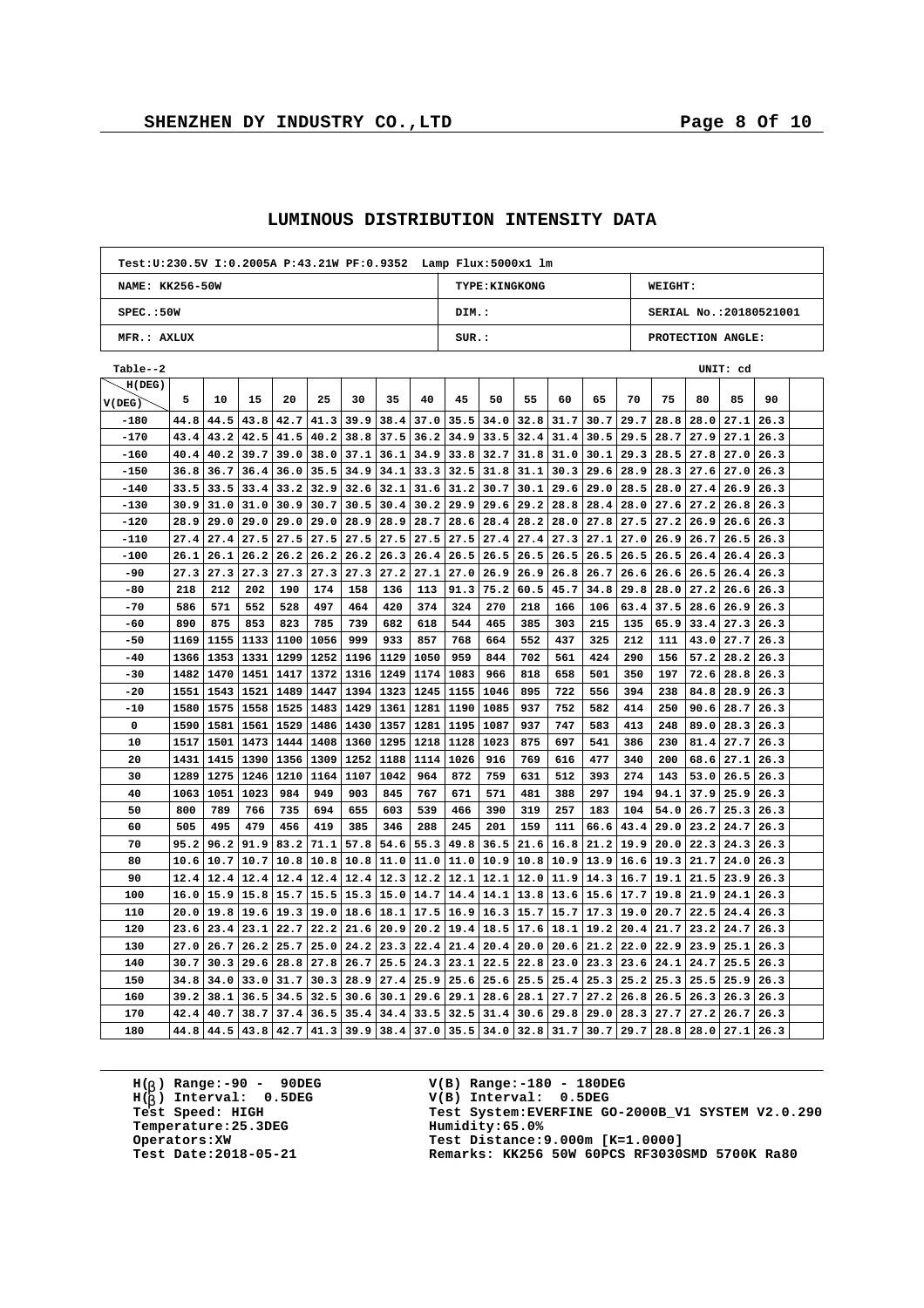|                |                |                | Photometric Data Table [cd] |                |                |                |                |                |                |                |
|----------------|----------------|----------------|-----------------------------|----------------|----------------|----------------|----------------|----------------|----------------|----------------|
| G/C            | 0.0            | 30.0           | 60.0                        | 90.0           | 120.0          | 150.0          | 180.0          | 210.0          | 240.0          | 270.0          |
| 0.0<br>3.0     | 1586<br>1588   | 1578<br>1582   | 1570<br>1574                | 1565<br>1569   | 1561<br>1566   | 1557<br>1562   | 1586<br>1588   | 1578<br>1578   | 1570<br>1565   | 1565<br>1555   |
| 6.0            | 1588           | 1585           | 1578                        | 1573           | 1571           | 1569           | 1589           | 1575           | 1558           | 1540           |
| 9.0            | 1585           | 1589           | 1581                        | 1574           | 1575           | 1571           | 1584           | 1566           | 1546           | 1524           |
| 12.0           | 1571           | 1581           | 1582                        | 1574           | 1573           | 1569           | 1570           | 1550           | 1530           | 1506           |
| 15.0           | 1561           | 1568           | 1578                        | 1568           | 1571           | 1557           | 1557           | 1531           | 1507           | 1482           |
| 18.0           | 1540           | 1557           | 1567                        | 1558           | 1564           | 1545           | 1540           | 1509           | 1482           | 1457           |
| 21.0           | 1521           | 1537           | 1551                        | 1548           | 1551           | 1534           | 1520           | 1488           | 1452           | 1423           |
| 24.0           | 1497<br>1464   | 1516<br>1490   | 1533<br>1509                | 1532<br>1511   | 1534<br>1510   | 1520<br>1493   | 1490<br>1456   | 1459<br>1421   | 1418<br>1381   | 1388<br>1342   |
| 27.0<br>30.0   | 1430           | 1461           | 1484                        | 1486           | 1487           | 1464           | 1425           | 1383           | 1337           | 1291           |
| 33.0           | 1389           | 1425           | 1453                        | 1457           | 1460           | 1429           | 1382           | 1342           | 1285           | 1232           |
| 36.0           | 1346           | 1386           | 1417                        | 1424           | 1429           | 1397           | 1342           | 1292           | 1225           | 1163           |
| 39.0           | 1294           | 1339           | 1379                        | 1386           | 1389           | 1357           | 1289           | 1238           | 1155           | 1088           |
| 42.0           | 1252           | 1292           | 1333                        | 1342           | 1345           | 1311           | 1238           | 1180           | 1079           | 1011           |
| 45.0           | 1195           | 1238           | 1279<br>1221                | 1287<br>1222   | 1293<br>1234   | 1260           | 1185<br>1127   | 1120           | 992.9<br>906.7 | 933.0<br>854.0 |
| 48.0           | 1130<br>1063   | 1181<br>1120   | 1149                        | 1147           | 1166           | 1205<br>1146   | 1050           | 1050<br>967.7  | 821.9          | 774.0          |
| 51.0<br>54.0   | 973.7          | 1047           | 1067                        | 1065           | 1086           | 1079           | 947.4          | 871.7          | 733.8          | 690.3          |
| 57.0           | 860.7          | 964.1          | 975.0                       | 983.0          | 994.5          | 1004           | 836.6          | 761.6          | 644.7          | 602.4          |
| 60.0           | 746.9          | 869.3          | 879.5                       | 897.1          | 903.3          | 908.3          | 721.0          | 651.1          | 555.4          | 506.9          |
| 63.0           | 647.5          | 760.5          | 785.4                       | 809.5          | 810.3          | 802.2          | 621.2          | 540.5          | 461.7          | 403.8          |
| 66.0           | 543.3          | 646.0          | 688.3                       | 721.8          | 710.2          | 694.9          | 522.8          | 438.7          | 356.9          | 260.1          |
| 69.0           | 448.3          | 533.3          | 592.0                       | 627.0          | 618.3          | 577.6          | 433.5          | 343.6          | 235.5          | 129.3          |
| 72.0           | 347.3<br>248.4 | 425.9<br>328.5 | 490.4<br>393.1              | 529.8<br>423.9 | 518.0<br>422.1 | 470.9<br>372.7 | 322.6<br>228.4 | 250.6<br>163.0 | 111.5<br>17.99 | 25.53<br>12.44 |
| 75.0<br>78.0   | 145.2          | 231.4          | 290.1                       | 304.7          | 321.9          | 278.7          | 117.7          | 65.26          | 11.98          | 10.98          |
| 81.0           | 67.44          | 139.4          | 172.7                       | 164.0          | 195.4          | 190.6          | 37.39          | 13.49          | 10.55          | 10.45          |
| 84.0           | 28.83          | 66.55          | 65.22                       | 52.35          | 75.90          | 92.17          | 12.12          | 10.86          | 10.19          | 10.61          |
| 87.0           | 27.28          | 29.30          | 30.44                       | 30.50          | 30.90          | 33.65          | 10.39          | 10.34          | 11.00          | 11.46          |
| 90.0           | 26.35          | 26.77          | 27.25                       | 27.32          | 27.81          | 27.87          | 10.54          | 11.24          | 11.96          | 12.41          |
| 93.0           | 26.81          | 26.23          | 25.80                       | 25.93          | 26.02          | 26.17          | 11.43          | 12.22          | 13.00          | 13.45          |
| 96.0           | 27.29<br>27.76 | 26.69<br>27.10 | 25.93<br>26.27              | 25.52<br>25.88 | 25.74<br>26.01 | 26.41<br>26.68 | 12.39<br>13.43 | 13.27<br>14.38 | 14.10<br>15.24 | 14.54<br>15.69 |
| 99.0<br>102.0  | 28.29          | 27.57          | 26.69                       | 26.22          | 26.34          | 26.94          | 14.57          | 15.52          | 16.43          | 16.86          |
| 105.0          | 28.78          | 27.99          | 27.12                       | 26.61          | 26.65          | 27.23          | 15.65          | 16.71          | 17.63          | 18.09          |
| 108.0          | 29.34          | 28.50          | 27.58                       | 27.00          | 27.05          | 27.54          | 16.85          | 17.92          | 18.85          | 19.29          |
| 111.0          | 29.89          | 29.02          | 28.03                       | 27.42          | 27.38          | 27.88          | 18.08          | 19.14          | 20.08          | 20.47          |
| 114.0          | 30.46          | 29.59          | 28.50                       | 27.81          | 27.73          | 28.23          | 19.22          | 20.31          | 21.23          | 21.60          |
| 117.0          | 31.12          | 30.13          | 29.00<br>29.57              | 28.26          | 28.11          | 28.60          | 20.46          | 21.49          | 22.36          | 22.65          |
| 120.0          | 31.74<br>32.38 | 30.75<br>31.34 | 30.09                       | 28.77<br>29.22 | 28.53<br>28.84 | 28.90<br>29.15 | 21.60<br>22.70 | 22.61<br>23.72 | 23.45<br>24.49 | 23.71<br>24.72 |
| 123.0<br>126.0 | 33.00          | 31.95          | 30.71                       | 29.80          | 29.39          | 29.58          | 23.82          | 24.81          | 25.57          | 25.74          |
| 129.0          | 33.74          | 32.70          | 31.46                       | 30.46          | 30.01          | 30.19          | 24.93          | 25.92          | 26.64          | 26.80          |
| 132.0          | 34.61          | 33.50          | 32.16                       | 31.19          | 30.64          | 30.83          | 26.03          | 27.01          | 27.73          | 27.90          |
| 135.0          | 35.49          | 34.33          | 32.93                       | 31.86          | 31.37          | 31.52          | 27.18          | 28.17          | 28.89          | 29.06          |
| 138.0          | 36.35          | 35.23          | 33.75                       | 32.70          | 32.18          | 32.33          | 28.32          | 29.32          | 30.08          | 30.19          |
| 141.0          | 37.23          | 36.10          | 34.69                       | 33.57          | 33.05          | 33.12          | 29.40          | 30.43          | 31.27          | 31.38          |
| 144.0          | 38.10<br>38.97 | 37.00<br>37.91 | 35.58<br>36.56              | 34.54<br>35.48 | 33.94<br>34.86 | 33.93<br>34.75 | 30.61<br>31.95 | 31.66<br>32.98 | 32.47<br>33.81 | 32.53<br>33.86 |
| 147.0<br>150.0 | 39.86          | 38.85          | 37.55                       | 36.56          | 35.91          | 35.72          | 33.23          | 34.34          | 35.19          | 35.23          |
| 153.0          | 40.73          | 39.85          | 38.67                       | 37.65          | 36.91          | 36.73          | 34.67          | 35.75          | 36.61          | 36.70          |
| 156.0          | 41.64          | 40.83          | 39.69                       | 38.74          | 38.06          | 37.82          | 36.12          | 37.17          | 38.04          | 38.09          |
| 159.0          | 42.49          | 41.76          | 40.69                       | 39.85          | 39.11          | 38.91          | 37.52          | 38.57          | 39.46          | 39.45          |
| 162.0          | 43.21          | 42.63          | 41.67                       | 40.90          | 40.25          | 39.99          | 38.98          | 39.97          | 40.80          | 40.74          |
| 165.0          | 43.82          | 43.41          | 42.57                       | 41.89          | 41.24          | 40.91<br>41.70 | 40.21          | 41.12          | 41.91          | 41.91          |
| 168.0          | 44.31<br>44.61 | 44.01<br>44.49 | 43.29<br>43.91              | 42.73<br>43.50 | 42.10<br>42.79 | 42.31          | 41.36<br>42.43 | 42.18<br>43.09 | 42.90<br>43.76 | 42.81<br>43.63 |
| 171.0<br>174.0 | 44.77          | 44.79          | 44.35                       | 44.07          | 43.31          | 42.77          | 43.33          | 43.89          | 44.34          | 44.22          |
| 177.0          | 44.77          | 44.90          | 44.67                       | 44.51          | 43.75          | 43.08          | 44.16          | 44.47          | 44.82          | 44.58          |
| 180.0          | 44.58          | 44.95          | 44.86                       | 44.80          | 43.94          | 43.22          | 44.72          | 44.79          | 44.97          | 44.71          |
|                |                |                |                             |                |                |                |                |                |                |                |
| G/C            | 300.0          | 330.0          |                             |                |                |                |                |                |                |                |
| 0.0            | 1561           | 1557           |                             |                |                |                |                |                |                |                |
| 3.0            | 1551<br>1540   | 1555<br>1548   |                             |                |                |                |                |                |                |                |
| 6.0<br>9.0     | 1527           | 1536           |                             |                |                |                |                |                |                |                |
| 12.0           | 1512           | 1517           |                             |                |                |                |                |                |                |                |
| 15.0           | 1493           | 1499           |                             |                |                |                |                |                |                |                |
| 18.0           | 1464           | 1474           |                             |                |                |                |                |                |                |                |
| 21.0           | 1431           | 1444           |                             |                |                |                |                |                |                |                |
| 24.0           | 1396           | 1416           |                             |                |                |                |                |                |                |                |
| 27.0           | 1354           | 1378           |                             |                |                |                |                |                |                |                |
| 30.0           | 1309           | 1339           |                             |                |                |                |                |                |                |                |
|                |                |                |                             |                |                |                |                |                |                |                |

**H( ) Range:-90 - 90DEG** H(<sub>b</sub>) Range:-90 - 90DE<br>H(<sub>b</sub>) Interval: 0.5DEG **b Temperature: 25.3DEG**<br> **Operators: XW**